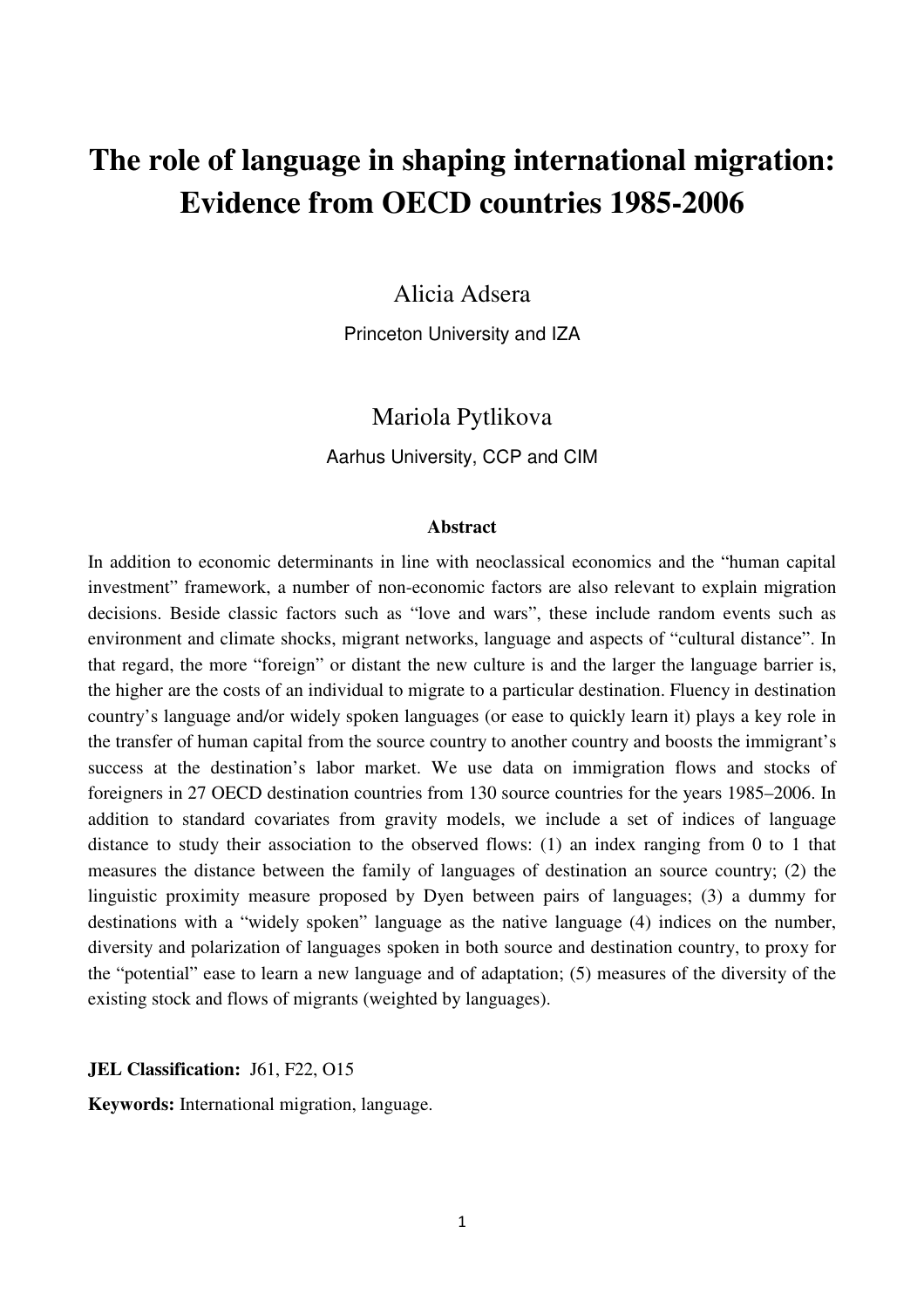## **1. INTRODUCTION**

The determinants and consequences of migratory movements have been long discussed in the economic literature. Besides economic determinants in line with neoclassical economics and "the "human capital investment" theoretical framework, (Sjaastad, 1962; and further Harris and Todaro, 1970), a number of non-economic factors are also highly important regarding the migration decision. Beside classic factors such as "love and wars", these include random events, environment, climate, migrant networks, language and aspects of "cultural distance", see e.g Pedersen et al. (2008), Belot and Ederveen (2009) and Chiswick and Hatton (2003). Regarding the latter two factors, the more "foreign" or distant the new culture is and the larger the language barrier is, the higher are the costs of an individual to migrate and the less likely is it that the individual decides to migrate.

In particular, the ability to learn quickly and to speak a foreign language is an important factor in the potential migrants' decision making. Fluency in destination country language and/or widely spoken languages plays a key role in the transfer of human capital to a foreign country and generally it helps the immigrant to be successful at the destination country's labor market, see e.g. Kossoudji (1988), Bleakley and Chin (2004); Chiswick and Miller (2002, 2007), Dustmann (1994), Dustman and van Soest (2002) and Dustmann and Fabbri, (2003). By exploiting differences between younger and older arrivers as effects of language skills, Bleakley and Chin (2004 and 2010) find that language knowledge is a key for outcomes of immigrants in terms of education, earnings and social outcomes. A study by Adsera and Chiswick (2007) found that there is around 9 per cent earnings premium for immigrant men if they come from a country where the language spoken belongs to the same language family group as the destination country. Thus the linguistic skills and linguistic proximity seem to be very important in accounting for migrants well-being. However, previous evidence on the determinants of migration hardly ever went beyond the inclusion of a simple dummy for sharing a common language.

The main contribution of this paper is to investigate the role of linguistic proximity in migrant's decision making by using a wide range of linguistic indicators. Among others we make use a more refined indicator of the linguistic distance between two countries based on the family of languages to which both the official and any other spoken languages belong to. Further we make use of the linguistic proximity measure proposed by Dyen et al. (1992), a group of linguists who built a measure of distance between Indo-European languages based on the proximity between samples of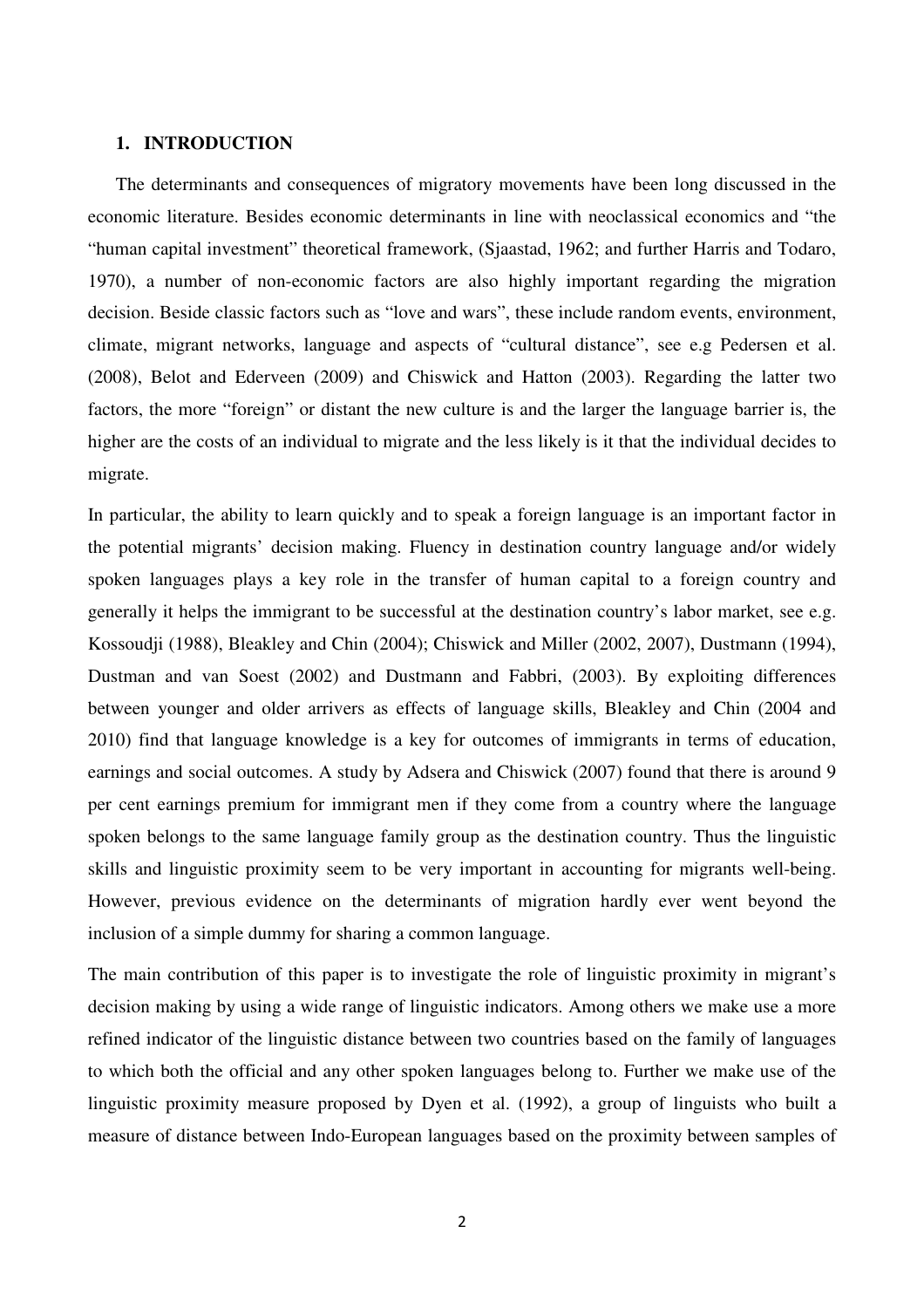words from each language. Finally, we control for the fact that potential migrants prefer to choose a destination with a "widely spoken" language as the native language. The rationale behind the last mentioned variable is the following: first, a knowledge of particular foreign languages increases chances of a potential immigrant to be successful at the foreign labour market and helps to lower his/her costs of migration, as discussed above. Second, foreign language proficiency might be considered an important part of human capital in the labour market of the source country. Thus, the learning/practicing/improving of a "widely spoken" language in the "native" countries serves as a pull factor especially for temporary migrants. We also add to the existing literature on determinants of migration by analyzing a rich international migration dataset, which allows us to analyze migration from a multi-country perspective. In this paper, we analyze determinants of gross migration flows from 130 countries to 27 OECD countries annually for the period 1985-2006.

The rest of the paper is organized as follows: Section 2 surveys earlier research in the area and the theoretical framework of the paper. Section 3 shortly presents a model on international migration on which we base our empirical analysis. Section 4 describes the empirical model as well as the database collected for this study and the independent variables included in the analysis. Results from the econometric analyses are given in Section 5. Finally, Section 6 offers some concluding remarks.

## **2. THEORY AND PREVIOUS RESEARCH ON MIGRATION DETERMINANTS**

The determinants and consequences of migratory movements have been long discussed in the economic literature. The first contributions can be found in the neoclassical economics, which stress differentials in wages as a primary determinant of migration (Hicks, 1932). The "human capital investment" theoretical framework (Sjaastad, 1962) adds the existence of migration costs to the migrants' decision making model, so that a person decides to move to another country only if the discounted expected future benefit is higher than the costs of migration. The "human capital investment" theoretical framework has been further adjusted for the probability of being employed; see Harris and Todaro (1970). In aggregate terms, the differentials in wages and probability of being unemployed are typically proxied by GDP per capita levels in destination and source countries and unemployment rates<sup>1</sup>, respectively. The effect of GDP per capita in the source country may be more mixed. Earlier studies have found an inverted 'U' relationship between source country

 $\overline{\phantom{0}}$ 

<sup>&</sup>lt;sup>1</sup> Sometimes employment or vacancy rates are used instead of unemployment rates.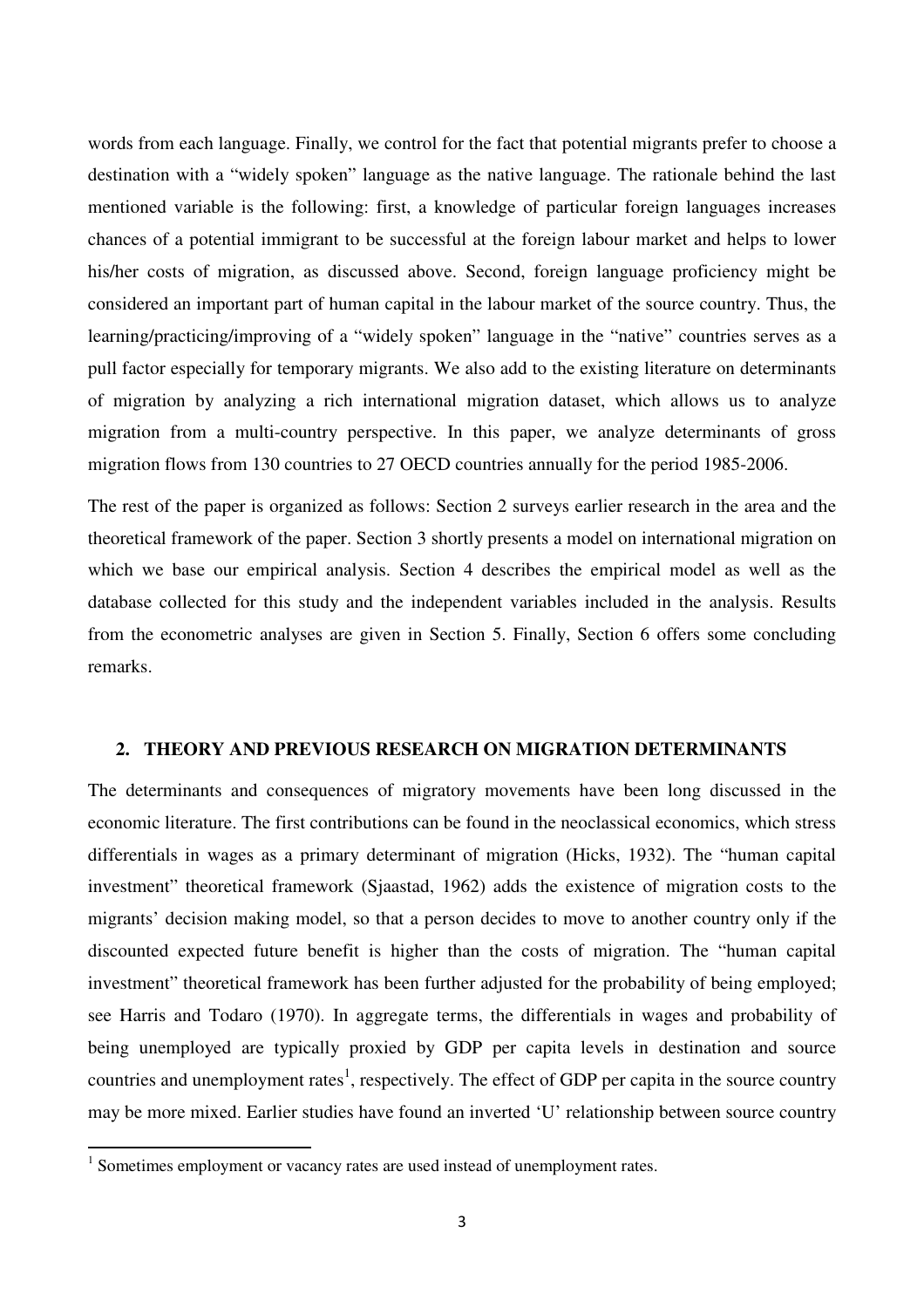GDP and emigration, see Hatton and Williamson (2005) and Pedersen et al. (2008). At very low levels of GDP, emigration is low because people are too poor to pay the migration costs. At higher income levels, migration increases, and as GDP levels increase further, migration may again decrease because the economic incentives to migrate to other countries decline.

In line with the human capital framework, empirical studies confirm that socio-demographic characteristics of an individual such as age, gender and education<sup>2</sup> matter in the decision to migrate. Usually, the young and more educated individuals are more mobile – as they have higher "returns to migration". Thus, the socio-demographic structure of a source country population matters, see e.g. Chiswick (2000), Fertig and Schmidt (2000), Bauer and Zimmerman (1999) and Krieger (2004).

In addition to the economic determinants, Borjas (1999) argues that generous social security payment structures may play a role in migrants' decision making. The idea behind is that potential emigrants must take into account the probability of being unemployed in the destination country. The damaging consequences of this risk may be reduced with the existence of generous welfare benefits in the destination country. Such welfare transfers constitute basically a substitute for earnings during the period devoted to searching for a job. However, empirical studies are not conclusive in this respect, see e.g. Zavodny (1997), Urrutia (2001), Pedersen et al. (2008), among others. Besides, immigration policies and changes in the policies over time strongly contribute to shape migration flows as they differ between potential receiving countries (Mayda, 2010).

The costs of migration are also shown to be an important part of migrants' decision making. The migration costs are not only the out-of-pocket expenses, but also psychological costs connected to moving to a foreign country and leaving family, friends and the known environment. The costs typically increase with the physical distance between two countries. However, changes and improvements in communication technologies and declining transportation costs may imply that the effect of "distance" has been reduced during the latest decades. Further, network effects may also counteract "distance". Through "networks" potential migrants receive information about the immigration country - about the possibility of getting a job, economic and social systems, immigration policy, people and culture. This facilitates immigration and the adaptation of new immigrants into the new environment. Network effects may also help to explain the persistence of migration flows, see e.g. Epstein (2002), Bauer et al. (2002) and Heitmueller (2003). Empirical evidence has shown that migrant networks have a significant impact on sequential migration, see

 $\overline{\phantom{0}}$ 

 $2$  It is argued that a more educated individual has a greater ability to e.g. collect and process information, which lowers the risk and increases the propensity to migration, or to learn a foreign language.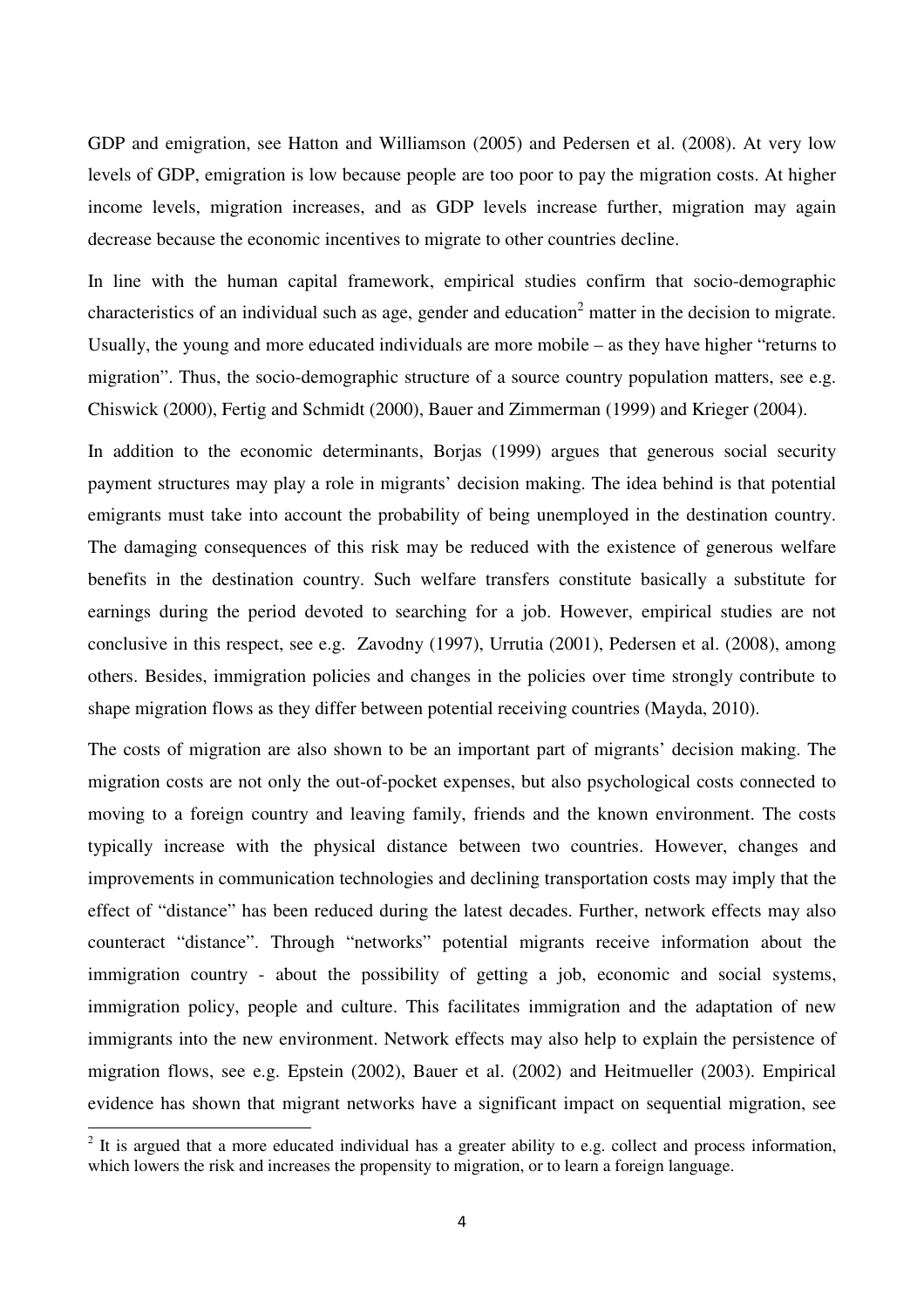e.g. Pedersen et al. (2008), who also show that networks are more important to people coming from low-income developing countries compared to migrants originating from high-income countries.

In addition to that, the linguistic and cultural distance is important as well. The more "foreign" or distant the new culture and the larger the language barrier is, the higher are the costs of an individual to migrate and the less likely is it that the individual decides to migrate, holding all other factors constant (Pedersen et al., 2008). A recent study by Belot and Ederveen (2010) show that cultural barriers explain patterns of migration flows between developed countries better than traditional economic variables.

In particular, the ability to speak a foreign language is an important factor in the potential migrants' decision making. Fluency in destination country language and/or widely spoken languages plays a key role in the transfer of human capital to a foreign country and generally it helps the immigrant to be successful at the destination country's labor market, see e.g. Kossoudji (1988), Bleakley and Chin (2004); Chiswick and Miller (2002, 2007), Dustmann (1994), Dustman and van Soest (2002) and Dustmann and Fabbri, (2003). By exploiting differences between younger and older arrivers as effects of language skills, Bleakley and Chin (2004 and 2010) find that language knowledge is a key for outcomes of immigrants in terms of education, earnings and social outcomes. Study by Adsera and Chiswick (2007) found that there is around 9 per cent earnings premium for immigrant men if they come from a country, where the language spoken belongs to the same language family group as the destination country. Thus the linguistic skills and linguistic proximity seem to be very important. Besides, destination countries with a "widely-spoken" language of natives can act as pulls in international migration. There may be two different forces behind the migration pattern. As some of the "widely spoken" languages are often taught at schools in many source countries, the immigrants are more likely to migrate to destinations, where the languages are spoken. Second, the foreign language proficiency is considered to be an important part of human capital at the labor market of the source country, see e.g. European Commission (2002) on language proficiency as an essential skill for finding a job in home countries. Thus, the learning/practicing/improving the skills of "widely spoken" language in the "native" countries serve as a pull factor especially for temporary migrants.

Additionally the richness and variety of the linguistic environment where an individual is brought up may enhance his/her future ability to adapt to a new milieu. Numerous neuroscience and biology studies have argued that a multilingual environment may shape brains of children differently and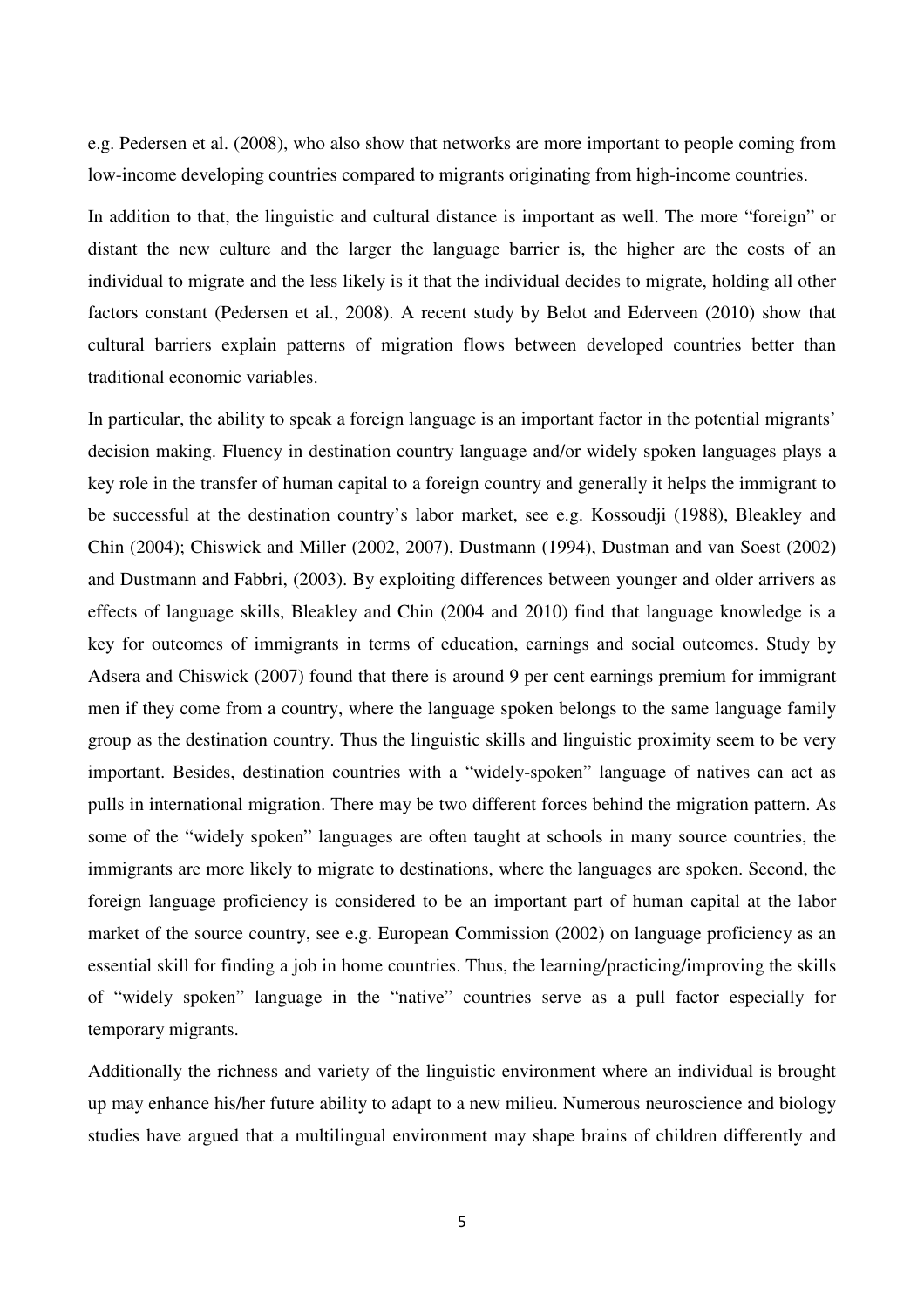increase capacity to absorb further more languages (Kovacs and Mehler, 2009).). If this is the case we should expect, ceteris paribus, individuals from multi-lingual countries would have an easier time absorbing a new linguistic register in their destination country. In that regard the migration costs of those individuals would be smaller than otherwise and we would expect larger immigration fluxes (and better outcomes, something beyond this paper), other things being constant.

At the same time an increase diversity of language at origin may also be a proxy for ethnic or political fractionalization that can by itself be a push factor for migration out of the country. Some literature argues that ethnic fractionalization has been conducive to more internal conflicts or civil wars (though the literature is still controversial over this issue i.e. Fearon 2003) and may lead to more inefficient allocation of resources that deter growth. In that regard, how large the different linguistic groups within a country are and how wide their linguistic distances are should be related to whether political tension may be associated or not to linguistic diversity. A set of existing measures of polarization, developed from the initial work of Esteban and Ray (1994) and Duclos et al. (2004), are able to capture this dimension of diversity. Esteban and Ray (1994, 2006) and Montalvo & Reyal-Querol 2005) have shown polarization to be relevant, beyond pure measures of inequality or diversity (ie, income, ethnic groups...) to understand political demand and civil strives...etc. Similarly Desmet et al. (2009 a & b) measure ethno-linguistic diversity and offer new results linking such diversity with a range of political economy outcomes -- civil conflict, redistribution, economic growth and the provision of public goods. In the empirical analysis we use both measures of diversity and of polarization developed by Desmet et al. (2009) that take into account linguistic distances across the different groups in a society to understand whether both forces may be at play. It might be that larger linguistic polarization correlated with more conflicts, lower trust measures and lower economic growth, can have consequently a negative effect on migration. It has been shown in previous studies, e.g. Hatton and Williamson (2005) and Pedersen et al.(2008), that source country GDP has an inverted U-shape effect on migration due to poverty constrains to cover costs of migration<sup>3</sup>.

Similarly, the diversity and polarization of languages at the destination country may make it more or less attractive to the potential migrant. Again, a largely polarized society may increase the costs of adaptation, once linguistic distance of the migrant is taken into account. But diversity per se, if the linguistic distance of the different groups is not large, should not pose the same problem. A

l

 $3$  At higher income levels, migration increases, and when GDP levels increase further, migration may again decrease because the economic incentives to migrate to other countries decline.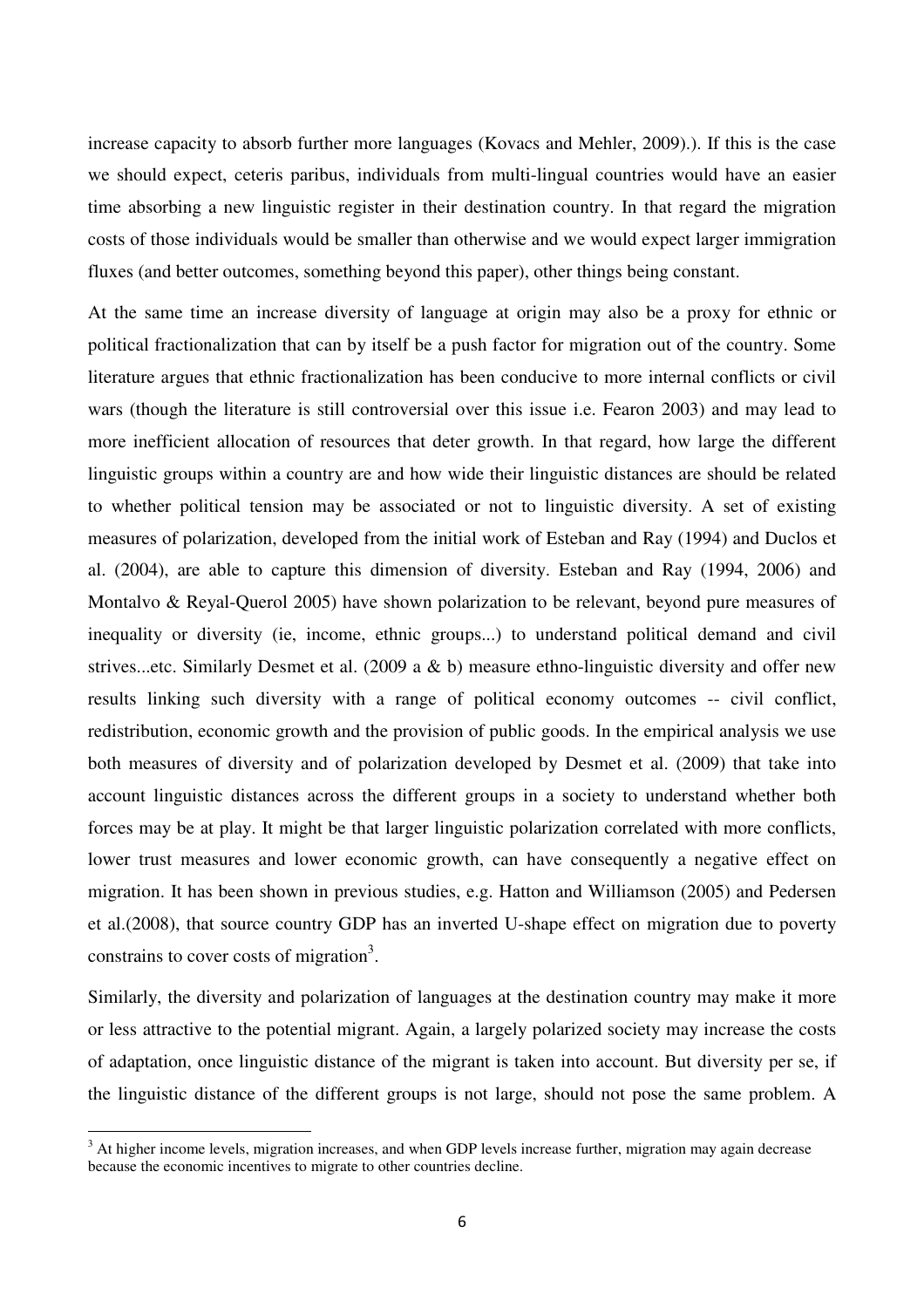diverse society might have in place more flexible policies that adapt to the needs of different constituencies (i.e., education immersion in different languages according to the area of the country to facilitate adaptation of newcomers).

Finally, the composition and diversity of the migrants already present in a given destination may affect the likelihood that a potential migrant finds previous migrants from his/her same country and/or linguistic groups. A larger community of people of their own linguistic background facilitates the initial entry into the labor market. Many immigrants may even spend their whole lives working in a linguistic enclave within their destination location (i.e. Boyd 2010 for the case of Canada). Also a more diverse destination may be more ready to receive a newcomer and his/her family with regard to public services, language training and children's education. In addition, if the linguistic community of a migrant at destination is large (even if existing migrants are not coming from the same country), networks and linguistic enclaves may facilitate labor market entry to newcomers (i.e. migrants for all Central America moving to highly Mexican areas in the US).

Although the role of language and linguistic proximity seem to be very important, previous evidence on the determinants of migration hardly ever went beyond the inclusion of a simple dummy for sharing a common language. This paper contributes to the literature exploring the different dimensions of the link.

## **3. A MODEL OF INTERNATIONAL MIGRATION**

A standard neoclassical theory assumes that potential migrants have utility-maximizing behaviour, that they compare alternative potential destination countries and choose the country, which provides the best opportunities, all else being equal. Immigrants' decision to choose a specific destination country depends on many factors, which relate to the characteristics of the individual, the individual's country of origin and all potential countries of destination. Following Zavodny (1997) and Pedersen et. al (2008) we consider individual *k's* expected utility in country *j* at time *t* given that the individual lived in the country *i* at time *t-1* 

$$
U_{ijk} = U(S_{ijk}, D_{ij}, X_{ik}, X_{jkt})
$$
\n(1)

where  $S_{ijk}$  is a vector of characteristics that affects an individual's utility of living in country *j* at time *t,* given that the individual lived in country *i* at time *t-1.* For example, an individual may want to move to a country where his friends or family members are.  $D_{ij}$  reflects time-independent fixed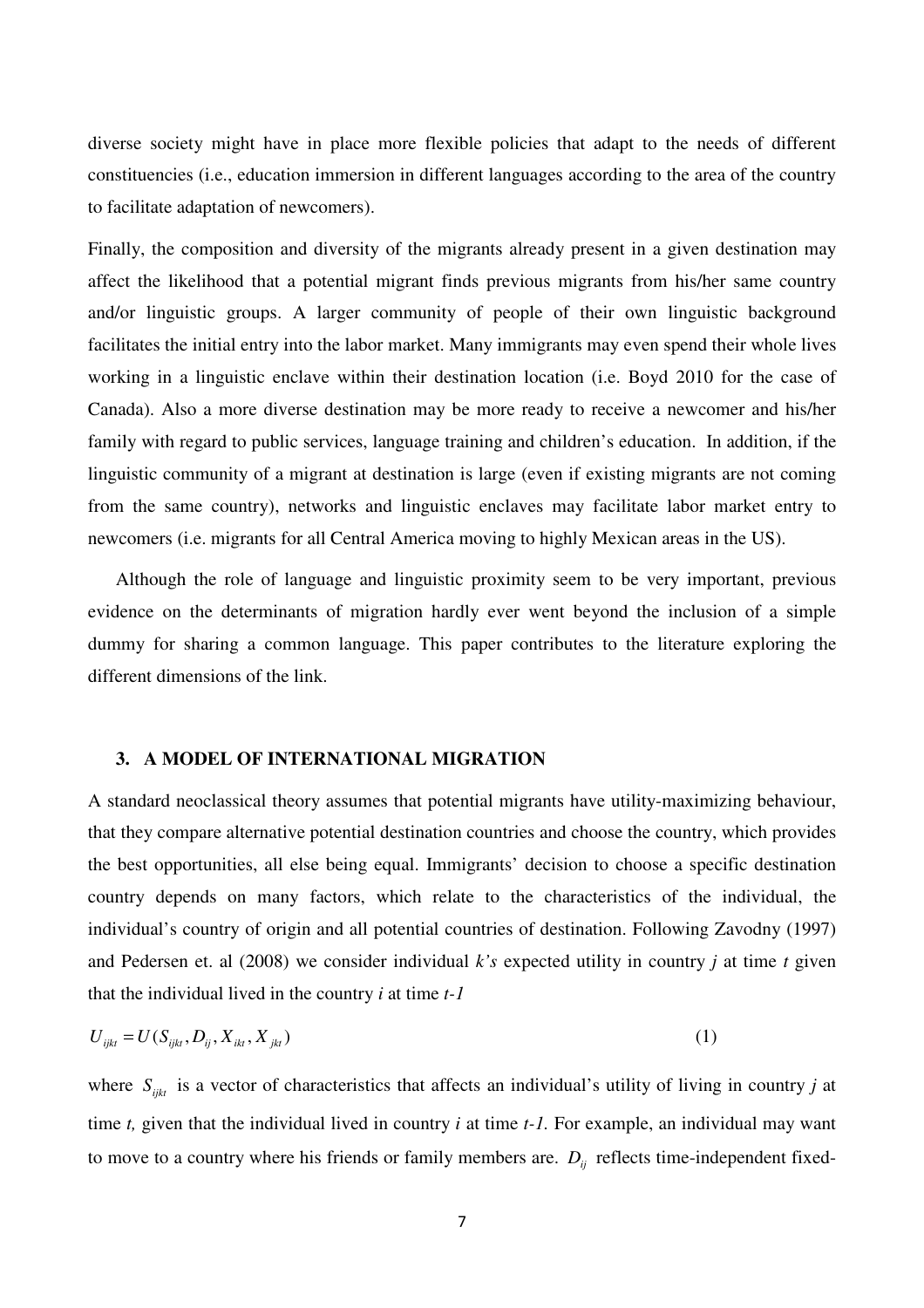out-of-pocket and psychological/social costs of moving from country *i* to country *j*.  $X_{ik}$  and  $X_{jkt}$  are vectors of push and pull factors that vary across time and affect individual *k's* choice where *i* denotes source country and *j* denotes destination country,  $(i = 1, \ldots, 130, \text{ and } j = 1, \ldots, 25)$ ; *t* is time period  $(t = 1, \ldots, 22)$ . We assume the utility of an individual has a linear form:

$$
U_{ijk} = \alpha_1 S_{ijk} + \alpha_2 D_{ij} + \alpha_3 X_{ik} + \alpha_4 X_{jkt} + \varepsilon_{ijkt}
$$
 (2)

where  $\varepsilon_{ijk}$  represents an idiosyncratic error term and  $\alpha_1, \alpha_2, \alpha_3$  and  $\alpha_4$  are vectors of parameters of interest to be estimated. A potential immigrant maximizing his utility chooses the country with the highest utility at time *t* conditional on living in country *i* at time *t-1*. Thus, we can write the conditional probability of individual *k* choosing country *j* from 25 possible choices as:

$$
Pr(j_{ki} / i_{ki-1}) = Pr[U_{ijk} = max(U_{ki1t}, U_{ki2t}, ..., U_{ki27t})]
$$
\n(3)

Model (3) might be used for estimation of the determinants of the individual's locational choice. However, as we use macro data, we aggregate up to population level by summing over *k*  individuals. The number of individuals migrating to country *j,* i.e. whose utility is maximized in that country, is given by:

$$
M_{ijt} = \sum_{k} \Pr[U_{ijkt} = \max(U_{k1t}, U_{k2t}, ..., U_{k27t})]
$$
\n(4)

where  $M_{ijt}$  is the number of immigrants moving to country *j* from country *i* at time *t*. We assume a linear form of the variables that influence the locational choice of immigrants. Hence we have:

$$
M_{ijt} = \beta_1 S_{ijt} + \beta_2 D_{ij} + \beta_3 X_{it} + \beta_4 X_{jt} + \mu_{ijt},
$$
\n(5)

where  $\mu_{ijt}$  is an error term assumed to be *iid* with zero mean and constant variance.

Next section presents the dataset used in the analysis as well as the particular empirical specification used.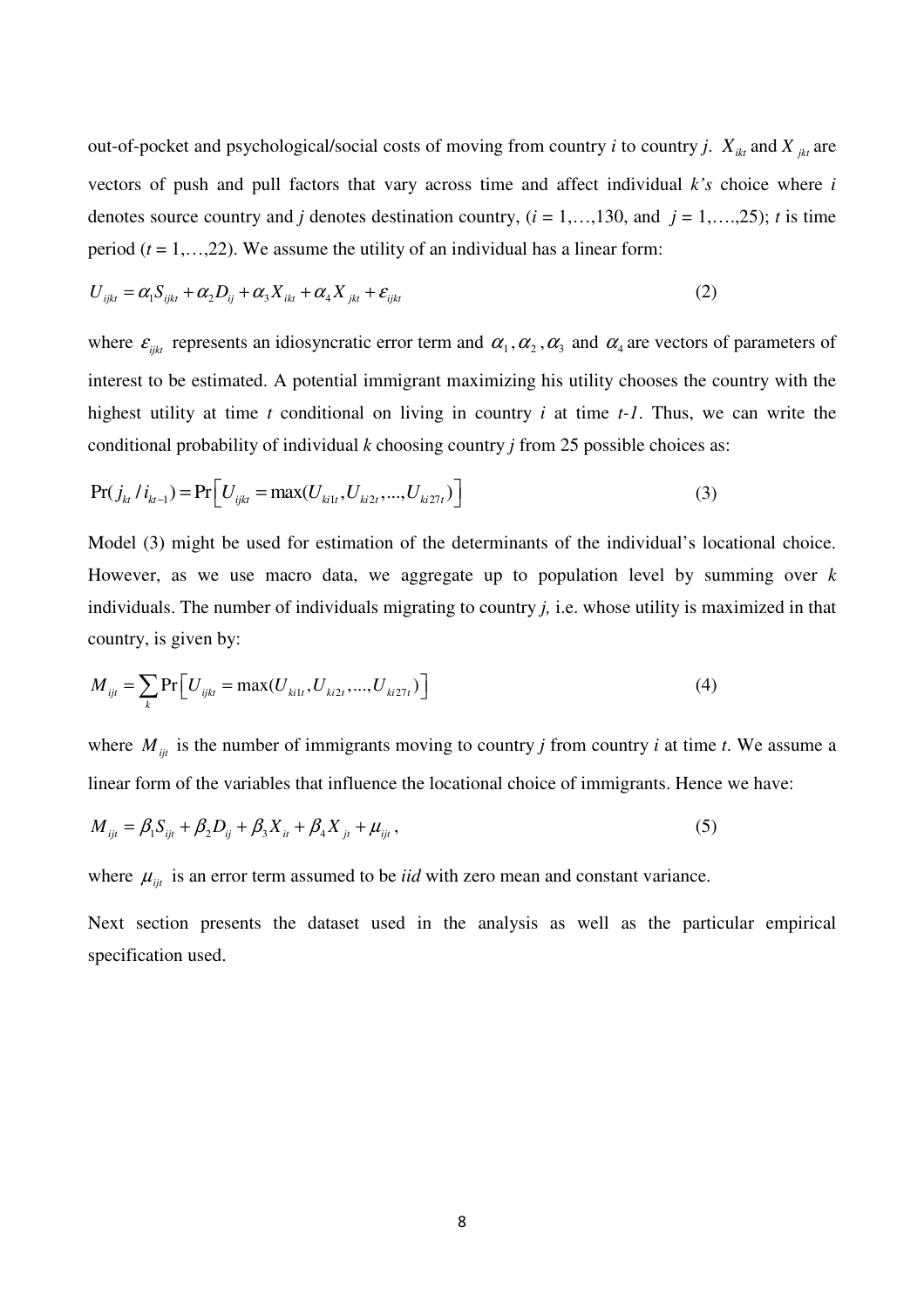## 4. **DATA**

 $\overline{\phantom{0}}$ 

The analysis is based on data on immigration flows and stocks of foreigners in 27 OECD destination countries from 130 source countries for the years 1985–2006, see Pedersen, Pytlikova and Smith (2008) for a detailed description of the dataset<sup>4</sup>.

Besides the flow and stock information, the dataset contains a number of other time-series variables, which might help to explain the migration flows between the countries. These variables were collected from different sources, e.g. OECD, the World Bank and others; see Appendix for definitions, sources of the variables and summary statistics. For a more comprehensive description of the dataset, see Pedersen et al. (2008).

Departing from equation (5), we normalize the immigration flows by population size in source country, i.e. we use the emigration rate,  $m_{ij}$ , instead of migration flow in absolute numbers as the dependent variable. All time-varying explanatory variables are lagged by one year in order to account for information, on which the potential immigrants base their decision to move. In this way, we also reduce a risk of simultaneity bias.

Further, we include the normalized lagged stock of immigrants,  $S_{ijt-1}$ , i.e. the stock of immigrants from source country *i*, divided by population in source country *I,* as a proxy for "networks".

Finally, in most of the models we include a full set of destination and source fixed effects, *cj,* and *ci,* in order to capture unobserved time constant factors influencing immigration flows, for instance differences in national immigration policy. Thus, the model to be estimated is:

$$
m_{ijt} = \beta_1 S_{ijt-1} + \beta_2 D_{ij} + \beta_3 X_{it-1} + \beta_4 X_{jt-1} + \beta_5 L_{ij} + c_j + c_i + \mu_{ijt}
$$
(6)

 $D<sub>i</sub>$  contains variables reflecting costs of moving to a foreign country. First, we include a variable describing cultural similarity denoted *Neighbourg Country.* It is a dummy variable assuming the value of 1 if the two countries are neighbours, 0 otherwise. The variable *Colony* is a dummy variable assuming the value of 1 for countries ever in colonial relationship, 0 otherwise. This variable is included because the past colonial ties might have some influence on cultural distance: provide better information and knowledge of potential destination country and thus lower migration

<sup>&</sup>lt;sup>4</sup> The original OECD migration dataset by Pedersen, Pytlikova and Smith (2008) covers 22 OECD destination and 129 source countries over the period of years 1989-2000, see Pedersen, Pytlikova and Smith (2008) for a detailed description of the dataset. For purposes of the paper we additionally included Slovenia as country of origin and 5 other OECD countries as destinations – Czech and Slovak Republics, Hungary, Poland and Ireland. Further, we extended the existing time period by the years 1985-1989 and 2001-2006.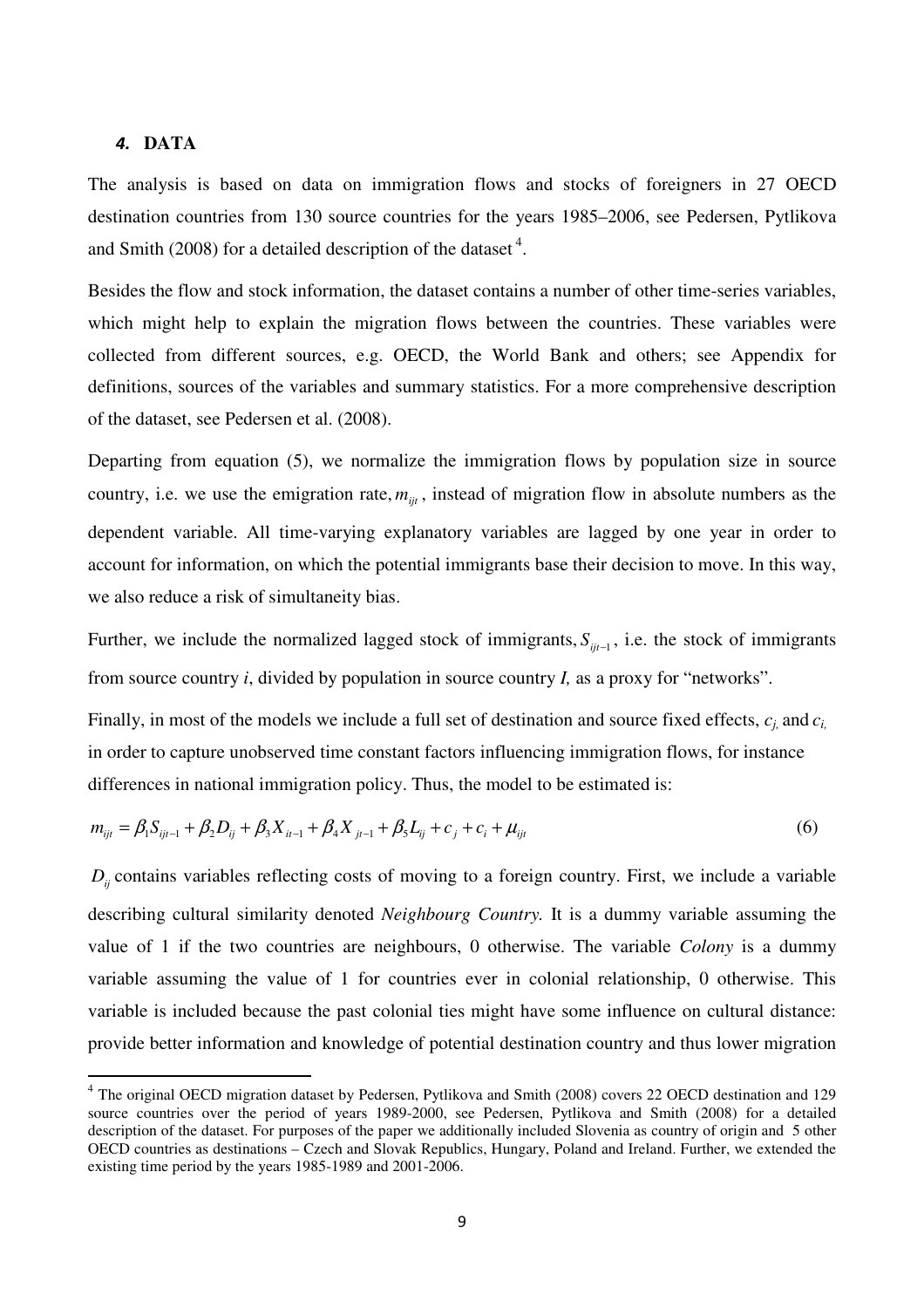costs, which could encourage migration flows between these countries. In order to control for the direct costs (transportation costs) of migration we use the measure of the *Distance in Kilometres* between the capital areas in the sending and receiving countries.

The explanatory variables included in the  $X_{it-1}$  and  $X_{it-1}$  cover a number of push and pull factors such as the economic development measured by GDP per capita in destination and source countries (which are supposed to capture the relative income opportunities in the two countries), employment opportunities in the sending and receiving countries, measured by unemployment rates, and relative size of populations in destination and source countries.. Additionally as a pull factor we include information on the extent of welfare provisions in the country of destination measured as public social expenditure as percentage of GDP.

The political pressure in the source country may also influence migration. Therefore, we include a couple of index variables from *Freedom House* which intend to measure first, the degree of freedom, political rights and second, civil liberties in each country. Each variable takes on values from one to seven, with one representing the highest degree of freedom and seven the lowest. Violated political rights and civil liberties are expected to increase migration flows out of a given country.

Our linguistic variables of interests are covered in matrix *L.* We include a variable *Linguistic Distance,* which is an index ranging from 0 to 1, depending on family of languages the two languages of destination and source country belong to. The index is equal to 0 if two languages do not belong to any common language family and to 0.1 if they only are related at the most aggregated linguistic level (ie. Indo-European versus Dravidian). Further the weights for creating an index are: 0.25, 0.45 and 0.7 if the languages both belong to the second-, third- and fourth highest level of language family, respectively. We set the index equal to 1 for a common language in two countries. The linguistic index is based on information from Ethnologue, and will be described in detail in Appendix section.

Many countries have more than one official language and among those one is the most widely used. To construct the index we use the language most extensively used in the country. As a part of robustness analyses, we extend the set of linguistic measures to include an index that takes into account the existence of multiple official languages and set the index at the maximum proximity between two countries using any of those languages. The literature has shown that migrants from different linguistic backgrounds self-select to different areas within destination countries according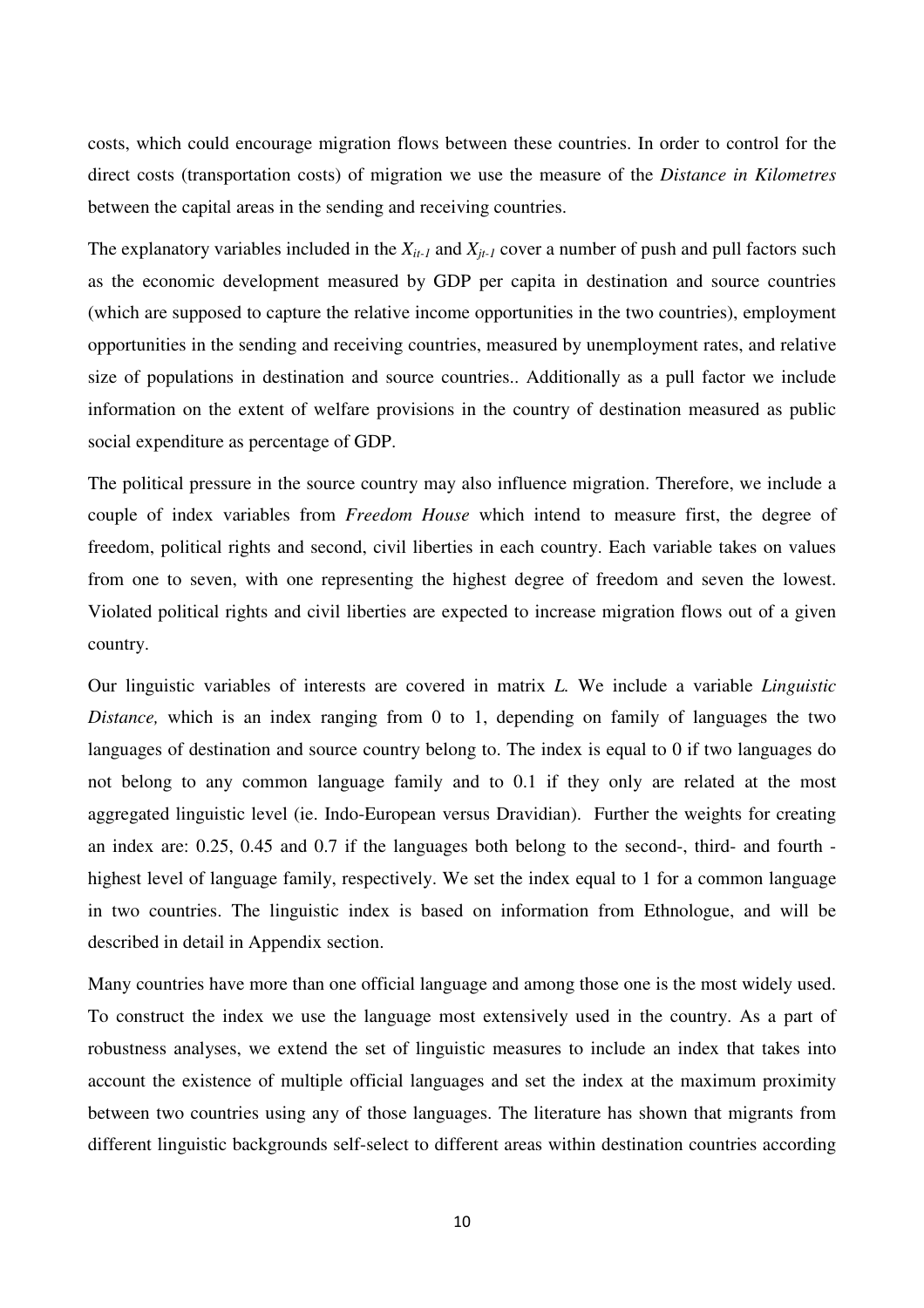the most widely used language in that area. Chiswick and Miller (1995), one of the most prominent examples of this line of research, show how migrants to Canada self-select to the province whose language is more proxy to their own and that enhances their labor market returns. In addition, we also make use of linguistic proximity measure proposed by Dyen et al. (1992), a group of linguists who built a measure of distance between Indo-European languages based on the proximity between samples of words from each language. We are able to build a matrix that contains a continuous measure of proximity between any pair of languages from our destinations-source pairs. This should provide a better adjusted measure of proximity that the standard dummies used in most the literature. Nonetheless, the sample in specifications containing this variable is severely reduced since only countries with Indo-European languages are included.

Further, in the regressions presented here we control for the fact that potential migrants prefer to choose a destination with a "widely spoken" language as the native language and we include dummies for widely spoken language (in particular, English, Spanish, German, French, Italian and Portuguese).

To account for the diversity of indices in both the country of origin and destination we use a couple of indices from Desmet et al (2009b) to measure diversity: fractionalization and polarization. Desmet et al. (2009 b) use linguistic trees, describing the genealogical relationship between the entire set of 6,912 world languages, to compute measures of fractionalization and polarization at different levels of linguistic aggregation. A complete discussion about the measures can be found in their paper. For  $i(j) = 1...N$  (j) groups of size  $si(j)$ , where  $j = 1...J$  denotes the level of aggregation at which the group shares are considered, fractionalization is just the probability that two individuals chosen at random, will belong to different groups.

$$
ELF(j) = 1 - \sum_{i(j)=1}^{N(j)} [si(j)]^{2}
$$

This measure is maximized when each individual belongs to a different group. Polarization, in contrast, is maximized when there are two groups of equal size. So if a country A consist of two linguistically different groups that are of the same size and country B has three linguistic groups of equal size, then country B is more diverse, but less polarized than A. We use the polarization measure in Desmet at al. (2009b) that is derived from Montalvo and Reynal-Querol (2005). This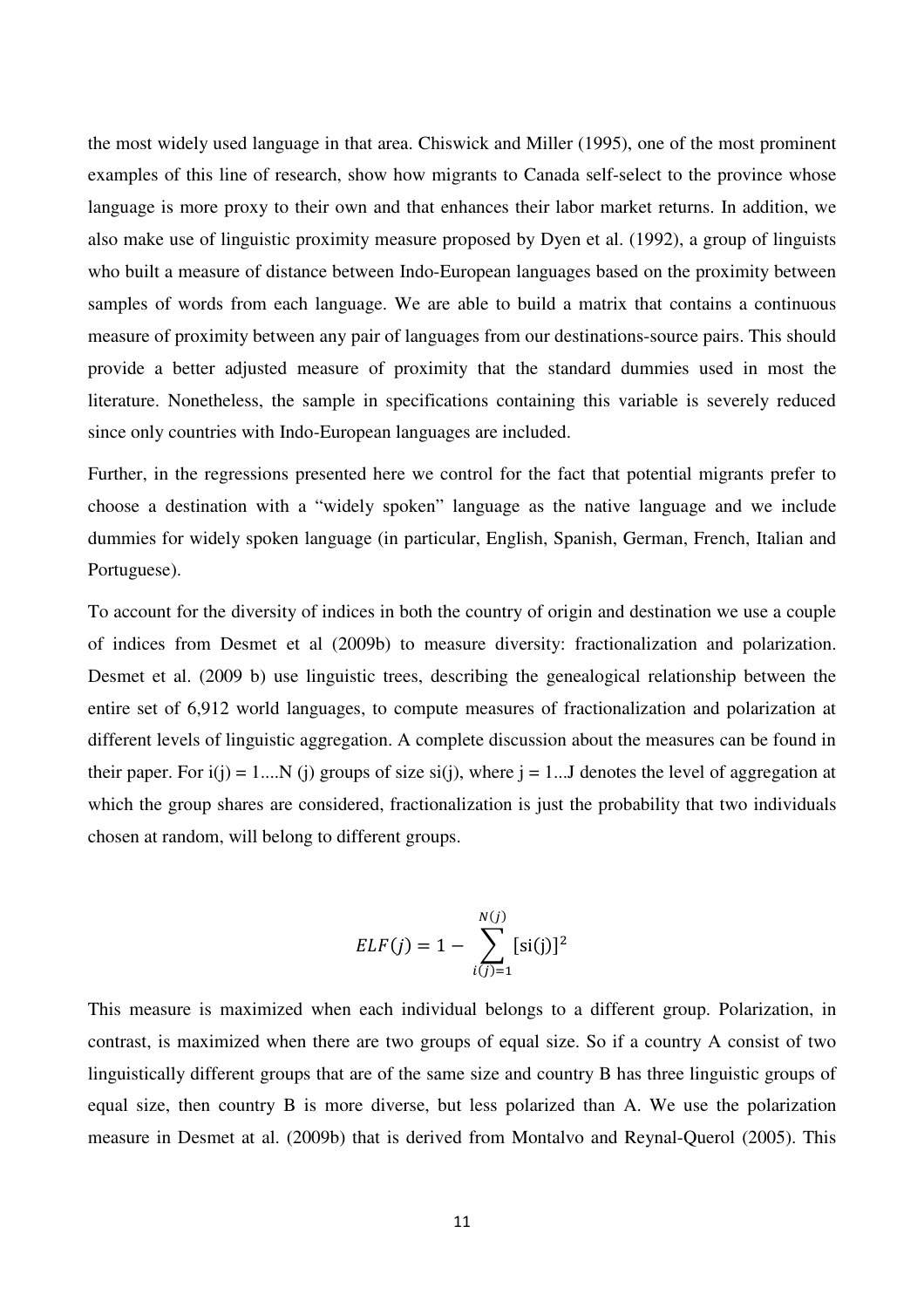index satisfies the conditions for a desirable index of polarization in the axiomatic approach of Esteban and Ray (1994)

$$
Pol(j) = 4 \sum_{i(j)=1}^{N(j)} [si(j)]^{2} [1 - si(j)]
$$

Even though Desmet et. al (2009b) calculate these indices for 15 different levels of aggregation, in the paper we only use two of their measures at the  $1<sup>st</sup>$  and  $4<sup>th</sup>$  levels of aggregation of linguistic families available in the linguistic classification of Ethnologue. For space limitations, tables in section 5 present results only at level  $4<sup>5</sup>$  In addition we use two more measures from Desmet er al. (2009a), GI diversity and ER polarization indexes, which allow controlling for distances between different linguistic groups. The GI index was proposed by Greenberg (1956) computes the population weighted total distances between all groups and can be interpreted as the expected distance between two randomly selected individuals. It is essentially a generalization of ELF, whereby distances between different groups are taken into account. Note that for this index the maximal diversity need not be attained when all groups are of the same size because it also depends on the distance between those groups. Desmet et al (2009a) define the distances by the number of potential linguistic branches that are shared between the languages of two groups. Similarly the ER index, is a special case of the family of polarization indices started by Esteban and Ray (1994) that controls for distances between linguistic groups.

Finally, we add measures of the number of languages, in order to account for information on intensity of multilingualism in a given country We use two different measures: the number indigenous languages obtained from Ethnologue, and another index, which limits the number of languages at the linguistic tree level 2 to those spoken by a given minimum 5 per cent of a countries population. <sup>6</sup>

l

 $<sup>5</sup>$  The implied diversity of the index changes somewhat as the level of linguistic aggregation varies. Desmet et al.</sup> (2009b) state in their paper that "When measured using the ELF index, the average degree of diversity rises as the level of aggregation falls, as expected. When measured using a polarization index, diversity falls at high levels of aggregation, and plateaus as aggregation falls further. $(p.10)$ ".

<sup>6</sup>The measures on number of language at different linguistic levels, spoken by different percentage of population were given to us by Ignacio Ortuno-Ortin.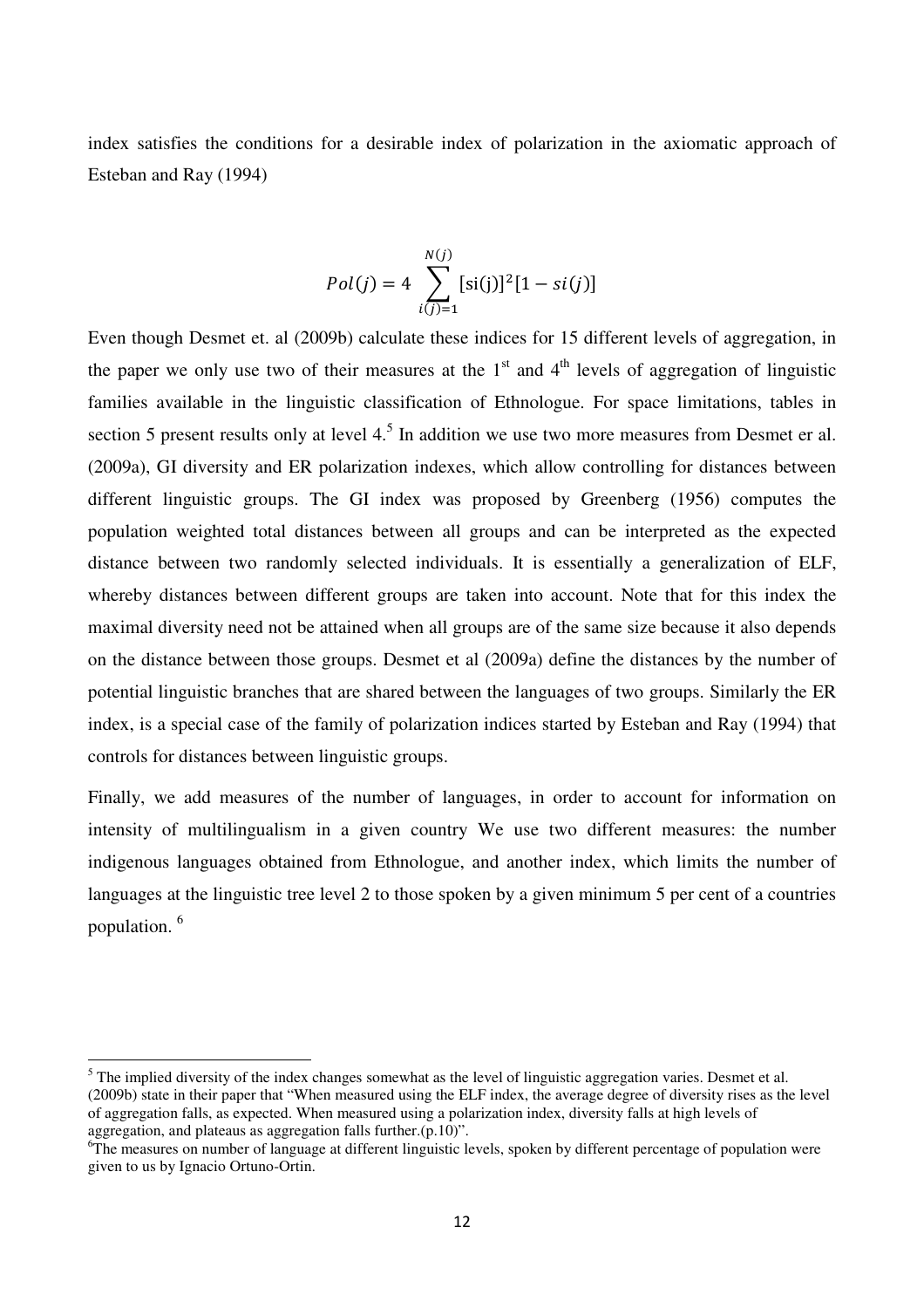Finally to account for the diversity of the stock and flows of migrants to a destination country we calculate a set of time-varying Herfindahl-Hirschman indices for both measures by country (HI and HI flows, respectively). We have also calculated similar diversity indices weighted by language of migrant groups. In those indices we group together all migrants with similar linguistic background regardless of their country of origin. In addition we introduce a measure of migrant linguistic community, defined as the stock of all migrants in a country with a similar language than the newcomer, regardless of their country of origin. For these last two measures we have experimented with different levels of linguistic differences, at levels 3 and 4, in particular. Estimates presents results with the stock of migrants of the same linguistic group at a branch of level 4 and also measures of linguistic diversity of migrants at the same level.

## **5. RESULTS**

l

## *Econonometric specification*

Table 1, columns 1 to 5, shows pooled OLS estimates of different model specifications from parsimonious to full specification excluding unemployment rates<sup>7</sup>. All specifications contain a time trend variable<sup>8</sup> and have "robust" Hubert/White/sandwich standard errors clustered at each pair of destination and source country.

Our variable of interest, the linguistic distance variable, attaches a significant positive coefficient across all specifications<sup>9</sup>. Thus, other things being equal, emigration flows between two countries are larger the closer their linguistic distance. Column (2) contains other standard measures of pull and push factors from source and destination countries, such as GDP per capita, relative population, share of public expenditure in destinations to account for possible welfare magnet and distance. The coefficient of linguistic distance decreases to only around 0.14, but continues to be highly significant. Another reason for which two countries can be relatively closely related is sharing a colonial past or being geographically close. Also, some former colonies may have adopted the language of their colonial power. In column (3) we add dummies for past colonial relationship

 $<sup>7</sup>$  The reason why we would like to show the results without the unemployment variables is that the source country</sup> unemployment rates imposes the largest restriction with respect to the number of missing observations. By excluding unemployment variables we gain double of the size compared to the full model specification.

 $8$  In some other tables we added year dummy and trend variables in order to control for common idiosyncratic shocks over the time period that we analyze. The dummies didn't add much to the results; therefore we do not report the results, they are available from the authors upon request.

 $9^9$  Alone the linguistic distance explains approximately 9 % of the explanatory power (adj. R-squared).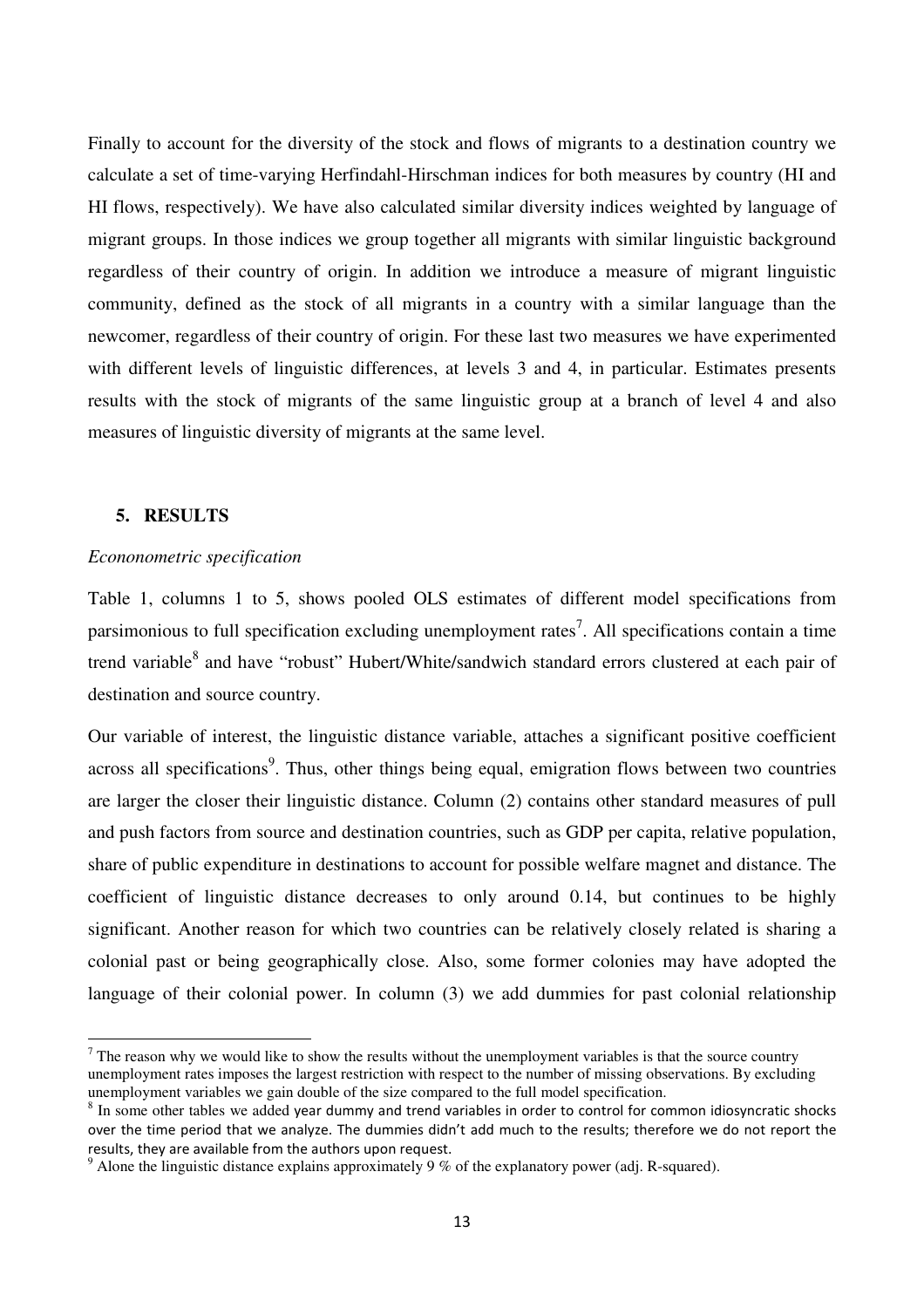between both countries as well as measures of distance between capitals and an indicator of whether they share common borders. Among these variables, only distance and colonial past is clearly significantly associated with weaker and stronger emigration flows, respectively. The coefficient of linguistic distance is only slightly affected by their inclusion, see column (3). Part of the influx of new migrants into a country may be driven by a reduction in the moving cost to that particular destination driven by the existence of local networks and bidirectional information between both countries. Clearly, in column (4) the stock of immigrant for the same destination is positively and significantly associated with current migration flows. The explanatory power (adjusted R-squared) of the model increases from 57% to 88% when adding the lagged stock of immigrants, which indicates a strong role of network effects in driving international migration. The coefficient to the linguistic distance drops to 0.03 when including the lagged stock of immigrants variable. Accounting for recent flows of immigrants to the country (lagged value of flows) in column (5) also reduces the coefficient further to 0.007 but it continues to be highly significant at less than 0.001.

Besides the variables considered in our full model, there are other unobservable factors that shape international migration flows and that are characteristic for particular countries. To account for the unobserved country-specific heterogeneity, we add destination and origin country fixed-effects. In the context of international migration, there is a question whether to account for destination- and origin-country specific effects,  $\mu_i$  and  $\mu_i$ , or pair of countries specific effects,  $\mu_{ij}$ . Destination and origin country unobservable effects might represent characteristics of immigration policy practices in each destination country, as well as climate, weather, openness towards foreigners or culture. On the other hand, pair of countries unobservable effect might capture traditions, historical, and cultural ties between two particular countries of destination and origin, as well as bilateral immigration policy schemes between the two countries. However, as our main focus in the paper is on linguistic and cultural distance and their effect on migration, and the unobserved pair of countries specific fixed effects would be picking up the effect, our preferred specification is the model with destination and origin country fixed effects with clustered standard errors on the level of pair of  $countries<sup>10</sup>$ .

l

 $10$  This is our preferable specification also from the statistical point of view: besides taking the effects from variables of interest pair of countries effects mean too many parameters.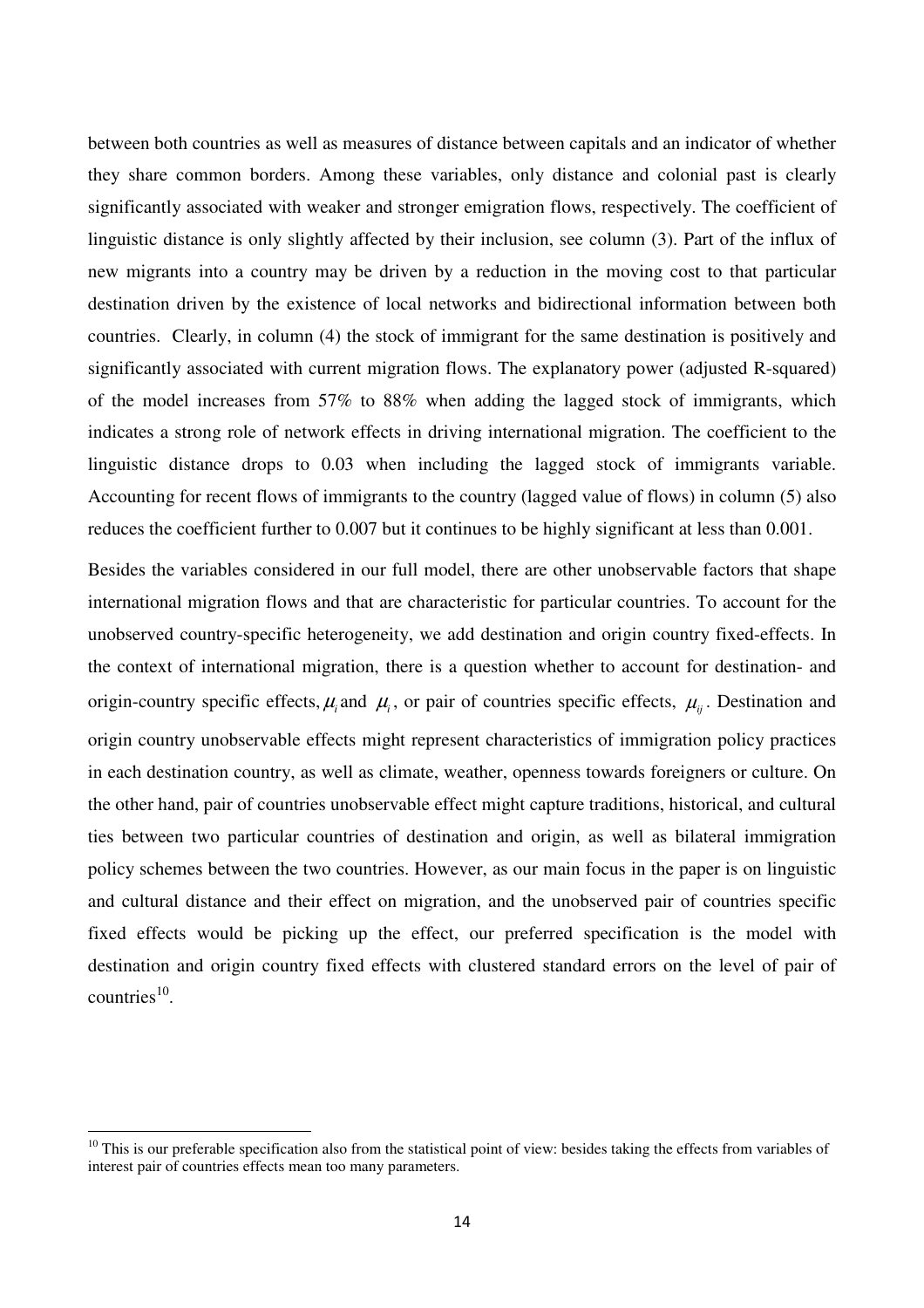In Table 2 we present results of our full model specification – also with unemployment rates<sup>11</sup>. In the table we analyze the stability of the results with respect to the choice of different econometric specifications. In the first three columns we show OLS estimates. In columns 4 and 5 we present estimates of non linear least squares.<sup>12</sup> And, finally, in column 6 and 7 we include destination and source country fixed effects into the OLS and NLS estimations, respectively. When comparing the pooled OLS results with respect to linguistic diversity with the NLS results and the panel models treating destination and source countries as fixed effects, the overall impression is that the results regarding sign and statistical significance are quite robust across the different specifications. However, the absolute sizes of the coefficients to the linguistic diversity are generally much larger when applying NLS. Also the panel data estimators which control for destination and source country-specific effects are larger in numerical magnitude.

As a part of robustness analyses, we extend the set of linguistic distance measures to include an index that takes into account the existence of multiple official languages and set the index at the maximum proximity between two countries using any of those languages. Further, we run the regressions with the linguistic proximity index proposed by Dyen et al. (1992), a group of linguists who built a measure of distance between Indo-European languages based on the proximity between samples of words from each language. However, the Dyen index covers only Indo-European languages and thus our number of observations is reduced significantly. The results are shown in Appendix table , with columns (1)-(3) containing results of OLS, FE and NLS regressions with multiple languages index and columns, respectively and columns (4)-(6) regressions with the Dyen index. The coefficient of the linguistic distance when using the multilanguage criteria is significant and positive only in the fixed effect regression. In OLS and NLS the coefficients to linguistic distance are statistically insignificant. On the other hand the Dyen index attaches a significant positive coefficient across all econometric specifications in columns (4) to (6) and its magnitude is in fact much larger then coefficients to our preferable linguistic distance measure as shown in tables 1 and 2. There are two potential explanations for the particular strength of this result. First, the sample is reduced to likely more homogeneous countries, since it excludes those with non-Indo-European languages. Second, the Dyen measure allows for greater variance across country-pairs

l

 $11$  Note that the number of observations decreases from approximately 27 thousands to 16 thousand due to missing observations for source country unemployment rates.

 $12$  Given the nonnegative nature of the data and its non-normal distribution across the sample, we estimate a NL specification where the level of migration flows is explained by the exponential of the linear combination of all logtransformed independent variables.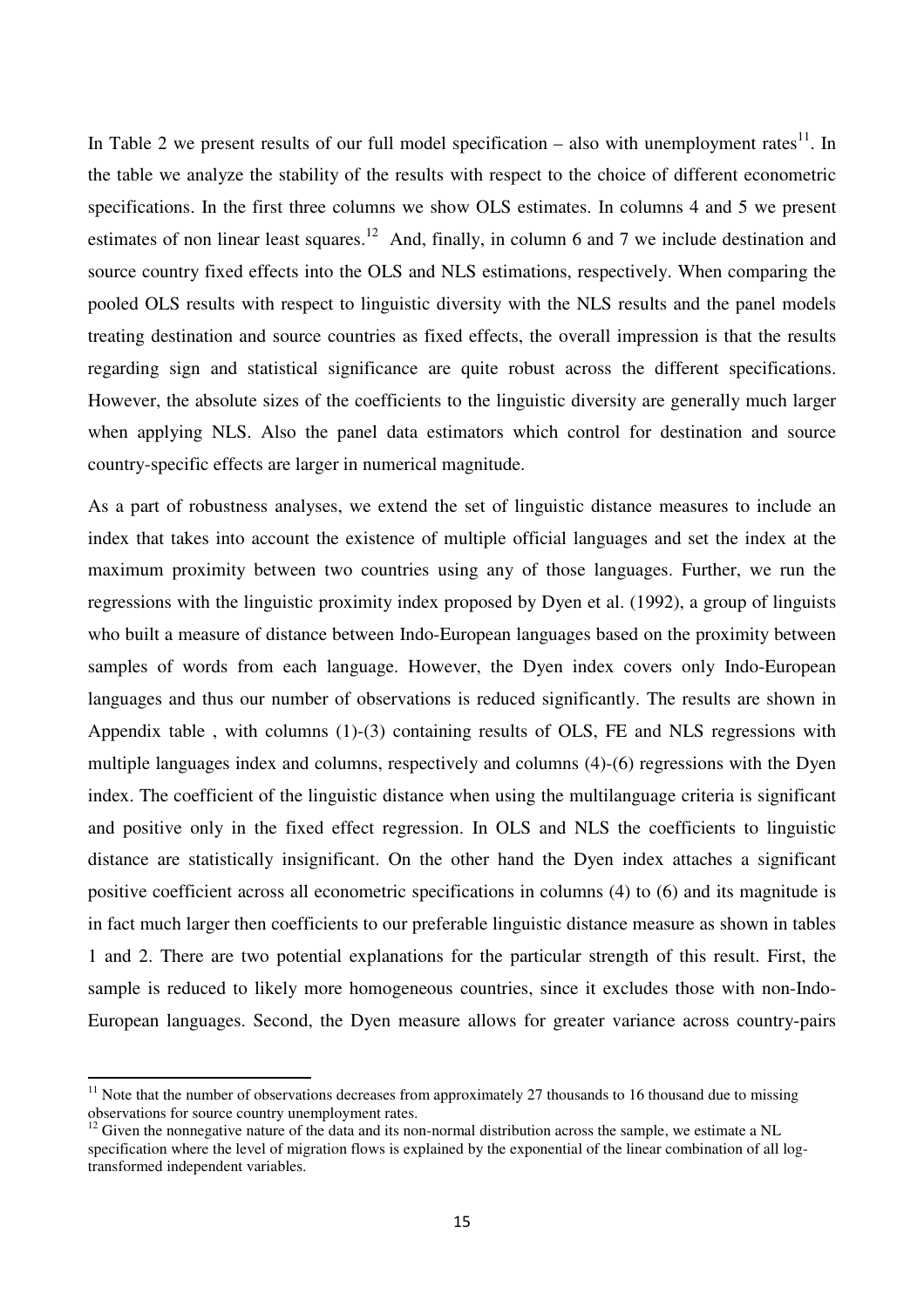since it measures more continuously the distance between languages than the other measures in the paper.

Table 4 includes dummies for the major languages in destination countries to test for the hypothesis of "widely used" language. The table presents OLS estimates in columns (1) to (3) and NL estimates in column (4). In the most basic specification of column (1), without any other language indices or controls for existing stock or lagged dependent variable, all destinations with major languages, with the exception of Portuguese, have above average migration. The sign reverts for French once the linguistic distance between destination and source country is included in column (2). Interestingly, once all the other push and pull factors are included only English, German and Spanish generate a greater attraction than others. If anything, Portuguese and French seem to be associated with under average flows ceteris paribus. The sign also reverses for German in the nonlinear estimates of column (4). Overall, the prevalence of English and Spanish at a destination is regarded as an additional amenity.

Table 5 includes some of the measures of the diversity of the stock of migrants that we have explored. Each one of the measures is presented with four specifications, OLS and NL with and without country of destination and origin fixed effects. Columns (1) to (4) include an index of the diversity of the stock of migrants into the destination country measured with the log of a Hinferdahl-Hirschman index. In column (1) the positive coefficient implies that in places where the flow of migrants is more diverse, flows are smaller. However, once fixed effects are included in column 2 and also in the nonlinear specifications of columns (3) and (4), the coefficient on the diversity of the stock of migrants is negative, indicating that more migrants are flowing to places with a more diverse stock of previous movers, ceteris paribus. This seems to indicate that migrants may move to places that have better suited policies to attract movers from very diverse backgrounds. Nonetheless, the finding may also be in part endogenous since larger flows from every source country, ceteris paribus, should produce more diverse stock of migrants. Columns (5) to (8) present similar models that employ the diversity of the stock of migrants partitioned not by country of origin but by the linguistic tree at level 4. Thus migrants from different countries but whose language belongs to the same linguistic family at level 4 are counted as part of the same group. Again, the coefficient is positive in the basic OLS but turns to negative in the other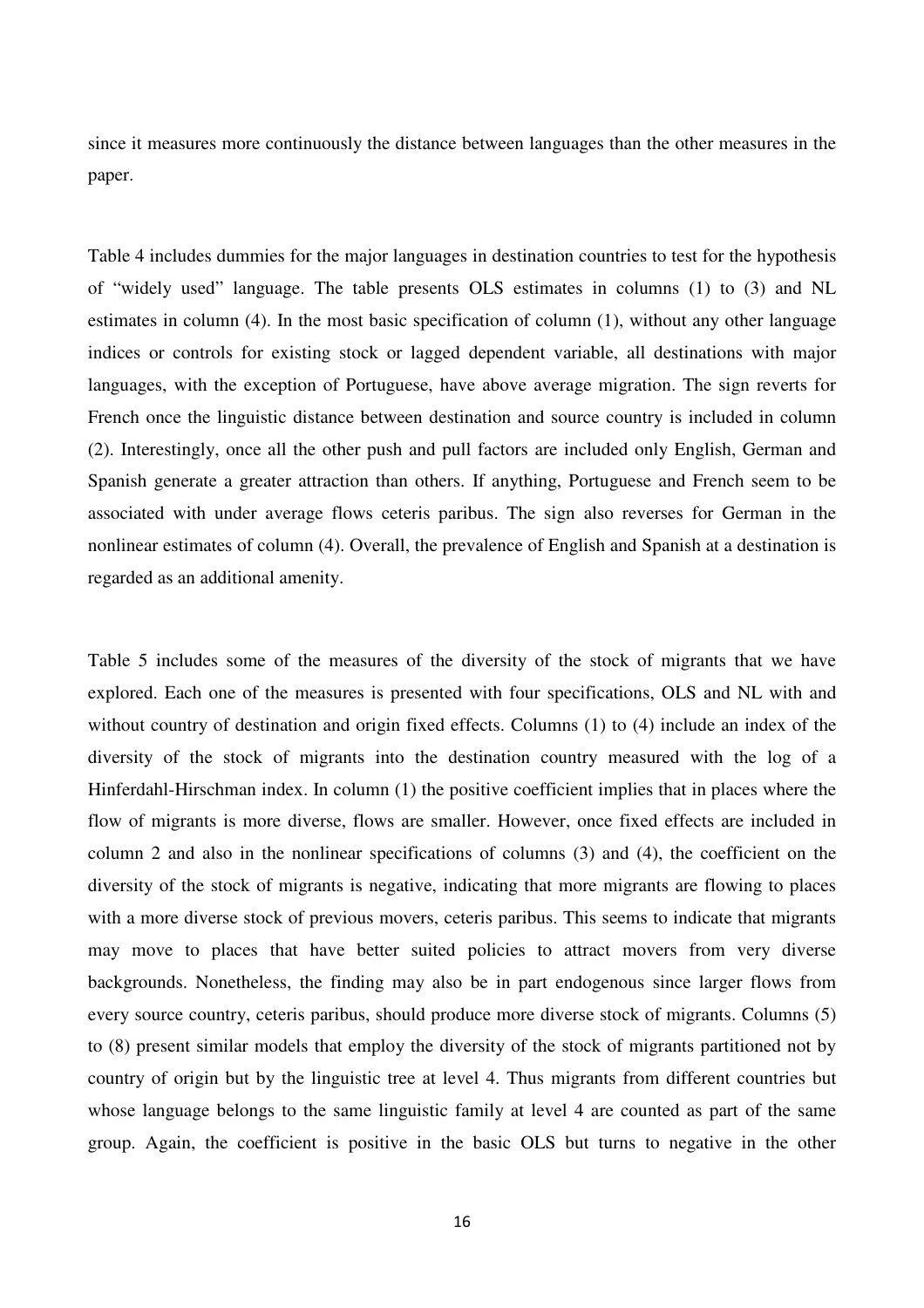specification indicating larger migration flows to countries with a linguistically more diverse stock of migrants. However the coefficient is only significant in the NL model without fixed effects.

Finally, columns (9) to (12) include the share of migrants in the country of destination whose language belongs to the same linguistic family (at level 4) than that spoken by the migrant. Even if the coefficient is not significant in the specifications without fixed effects, it is highly significant and positive when both origin and destination country dummies are included. Not surprisingly, individuals are choosing to move to destinations where a large share of the migrants speaks a language relatively close to theirs. The calculation of such a choice is that moving cost are lower and adaptation easier with an extensive local community that is culturally close. Moreover, it provides opportunities for working in "ethnic enclaves", particularly for those who envision their move as a temporary one. Additional results where we employ either the diversity of recent migrant flows or the diversity of the stock of migrants grouped at other levels of the linguistic tree are available upon request.

Table 6 includes a set of measures of the linguistic diversity and polarization of sending and receiving countries as defined in section 4. Each one of the boxes corresponds to a different model that, in addition to the two coefficients presented in the table, also includes covariates for linguistic distance, network, economic conditions, distance variables and a time trend. Each model is first estimated by OLS and then with the nonlinear specification. None of the models includes fixed effects. The first row includes two measures of diversity of languages both at origin and at destination. The Elf measure presented in the first two columns measures the diversity of languages at the level 4 of the linguistic tree and is obtained from Desmet (2009b). The following two columns use the GI index from Desmet (2009 a) instead. That index takes into account the actual distance of languages and not only the particular linguistic family to which they belong as the Elf indices. In any case results are very similar for both measures. Coefficients for the diversity of languages at destination are negative and highly significant in all specifications. Ceteris paribus, the higher the linguistic diversity at destination, the smaller the migration flows. The mechanism behind the finding is subject of speculation but may be related to fear from migrants that adaptation will be costly when not only one but more languages need to be learnt. On the other hand one could have expected that places with a tradition of linguistic diversity could be welcoming to people with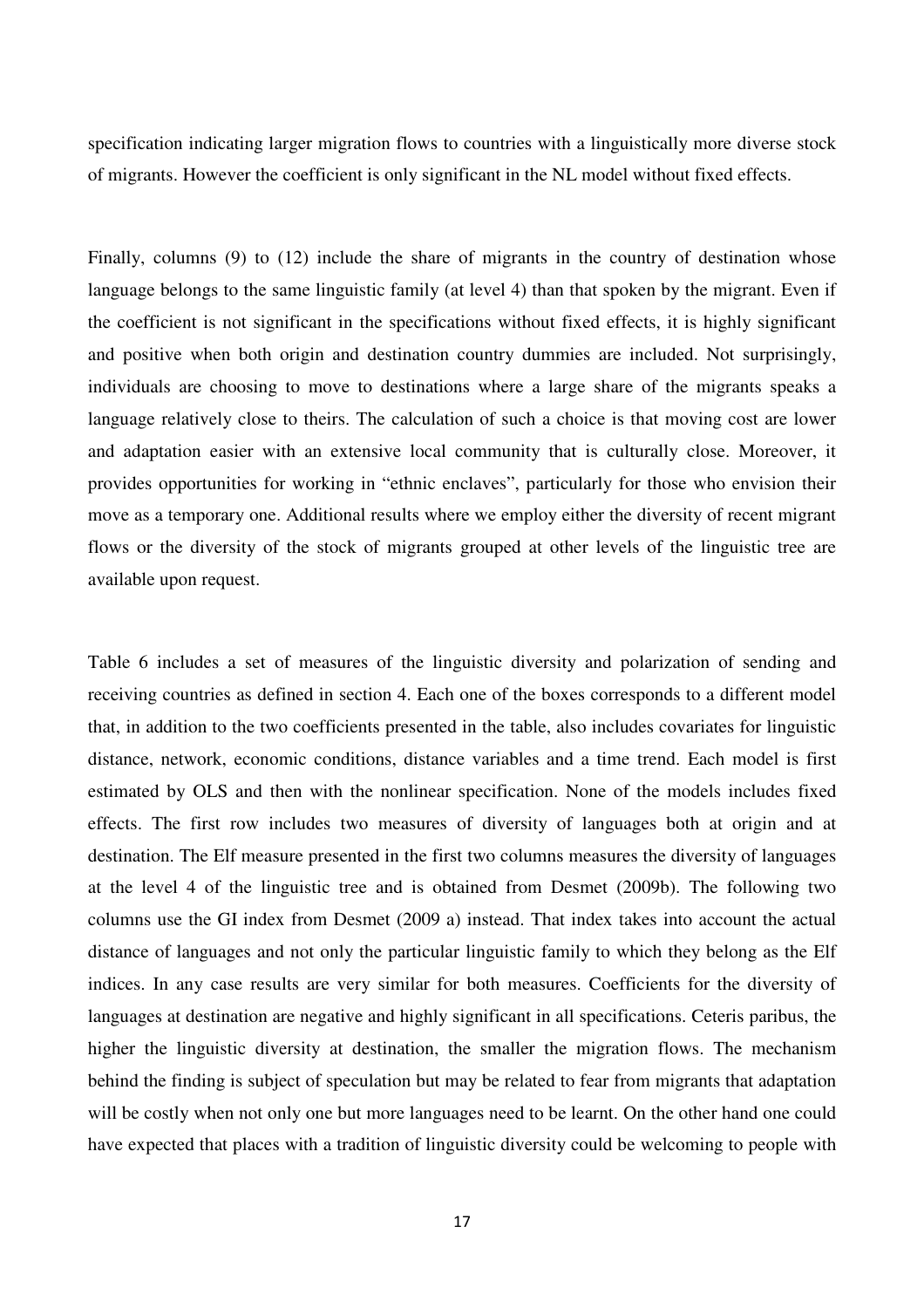a different linguistic background. Conversely, the flows of migrants from countries with high linguistic diversity are larger than others (only in the OLS estimates). Again, the explanations for the finding stretch from either diversity bolstering internal conflict and acting as a push factor for migrants to diversity as an asset that facilitates language acquisition at destination and lowers migration costs.

The second row in Table 6 includes two sets of polarization indices, both at destination and at origin. The first index measures polarization at the  $4<sup>th</sup>$  level in the linguistic tree of Ethnologue and the second measure ER (of the family of polarization measures started by Esteban and Ray) takes into account not only the different number of languages and their share of speakers but also the linguistic distance between each pair of languages. Results are fairly similar to those for diversity indices. A more polarized linguistic environment at destination seems to deter migration flows, other things being the same.<sup>13</sup> Conversely, more polarized societies seem to significantly push larger number of people in the search of a new life elsewhere. Only the coefficient for the NL specification with the ER index reverses its sign and we have no good explanation for this result.

Finally two additional variables measuring the linguistic richness both country of origin and destination are presented in the third row of Table 6. Both the total number of indigenous languages or the number of languages at the linguistic three level 2 spoken by at least 5 per cent of the population at the country of destination are consistently negatively associated with the dimension of flows. However, results for the source country are inconclusive –coefficients from positive in OLS to negative in NL models.

## **6. CONCLUSIONS and FURTHER STEPS**

**(to be added)** 

l

 $<sup>13</sup>$  Results for polarization are somewhat stronger when polarization is measured at higher levels of the linguistic tree</sup> since the distance between those groups is larger than at the  $4<sup>th</sup>$  level. Results are available upon request.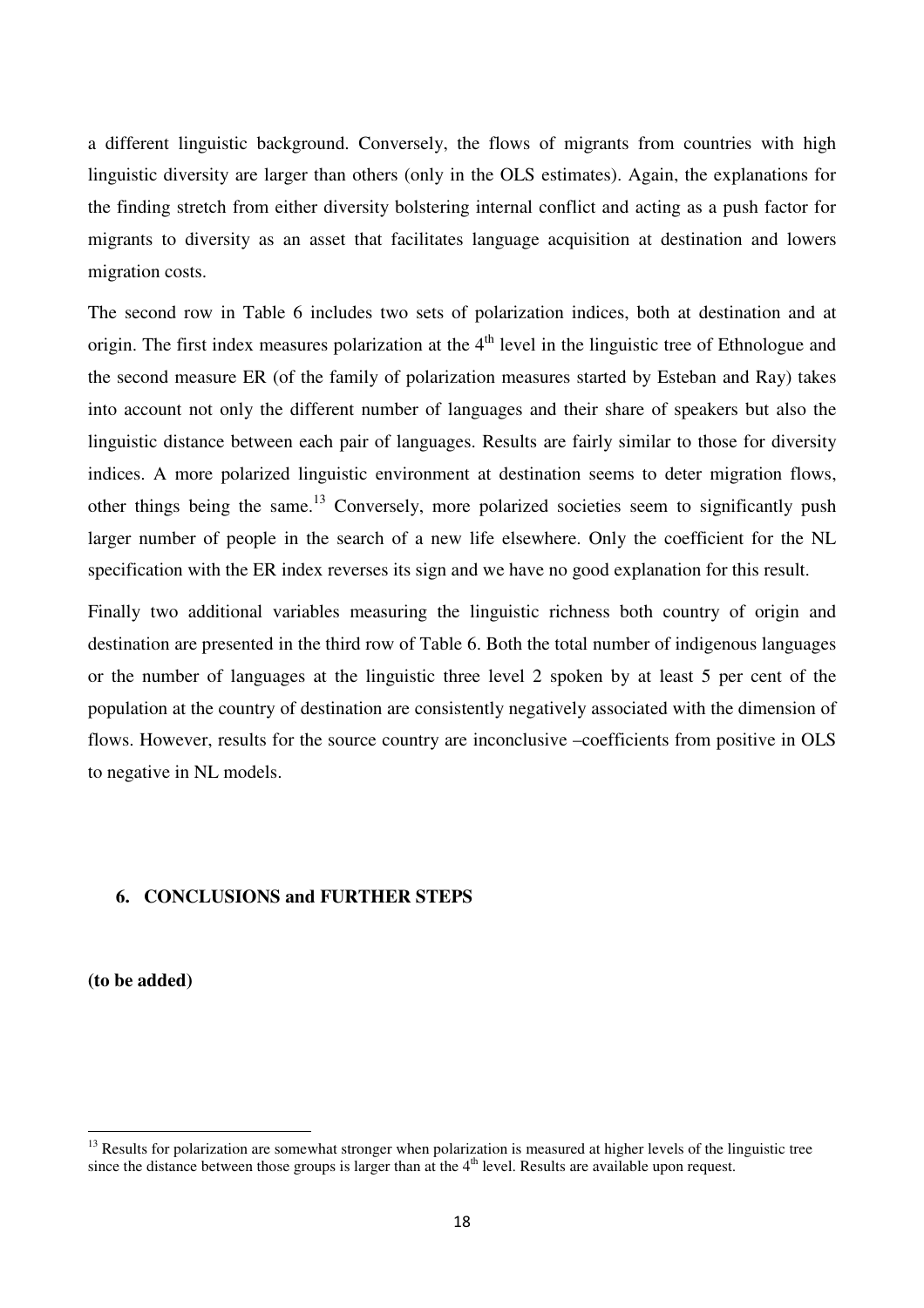## *References:*

Adsera, A. and B. R. Chiswick, 2007. Are There Gender and Country of Origin Differences in Immigrant Labor Market Outcomes Across European Destinations?, *Journal of Population Economics*, Vol. 20 (3), 495-526.

Belot, M. and S. Ederveen (2010): "Cultural and Institutional Barriers in Migration between OECD Countries", forthcoming in *Journal of Population Economics.* 

Bleakley, H. and A. Chin (2004): "Language Skills and Earnings: Evidence from Childhood Immigrants", *Review of Economics and Statistics* 84 (2), 481-496.

Bleakley, H. and A. Chin (2010): "Age at Arrival, English Proficiency, and Social Assimilation Among US Immigrants", *American Economic Journal: Applied Economics 2(1), 165-192*.

Boyd () Linguistic enclaves in Canada

Chiswick, B. R., (1991): "Speaking, Reading and Earnings among Low-Skilled Immigants", *Journal of Labor Economics*, Vol. 9 (2), 149-170.

Chiswick, B.R. and P.W. Miller (1995),"The Endogeneity between Language and Earnings," *Journal of Labor Economics*, 13 (2), pp. 246-288.

Chiswick, B.R. and P.W. Miller (2002), Immigrant Earnings: Language Skills, Linguistic Concentrations and the Business Cycle" (with Paul W. Miller), *Journal of Population Economics*, 15(1) January 2002, pp. 31-57.

Chiswick, B.R. and P.W. Miller (2007), Computer Usage, Destination Language Proficiency and the Earnings of Natives and Immigrants," (with Paul W. Miller), *Review of the Economics of the Household*, 5 (2), June 2007, pp. 129-157.

Desmet, K., I. Ortuño-Ortín and R.Wacziarg (2009a), The Political Economy of Ethnolinguistic Cleavages, *NBER Working Paper* 15360.

Desmet, K., I. Ortuño Ortín and S. Weber (2009b), "Linguistic Diversity and Redistribution", *Journal of the European Economic Association*, vol. 7, no. 6, December.

Duclos, J-Y, J.M. Esteban, and D. Ray (2004), "Polarization: Concepts, Measurement, Estimation", *Econometrica* 72, 1737-1772.

Dustmann, Christian. 1994. "Speaking Fluency, Writing Fluency and Earnings of Migrants." *Journal of Population Economics* 7, pp. 133–56.

Dustmann, Ch. and A. van Soest (2002): "Language and the Earnings of Immigrants." *Journal Industrial and Labor Relations Review"* 55 (3), pp.473–492.

Dustmann, C. and F. Fabbri, (2003): "Language Proficiency and Labour Market Performance of Immigrants in the UK", *Economic Journal*, Vol. 113, 695-717.

Dyen I., Kruskal J.B. and P. Black (1992): "An Indoeuropean classification: A lexicostatistical experiment". Transactions of the American Philosophical Society 82/5. Philadelphia.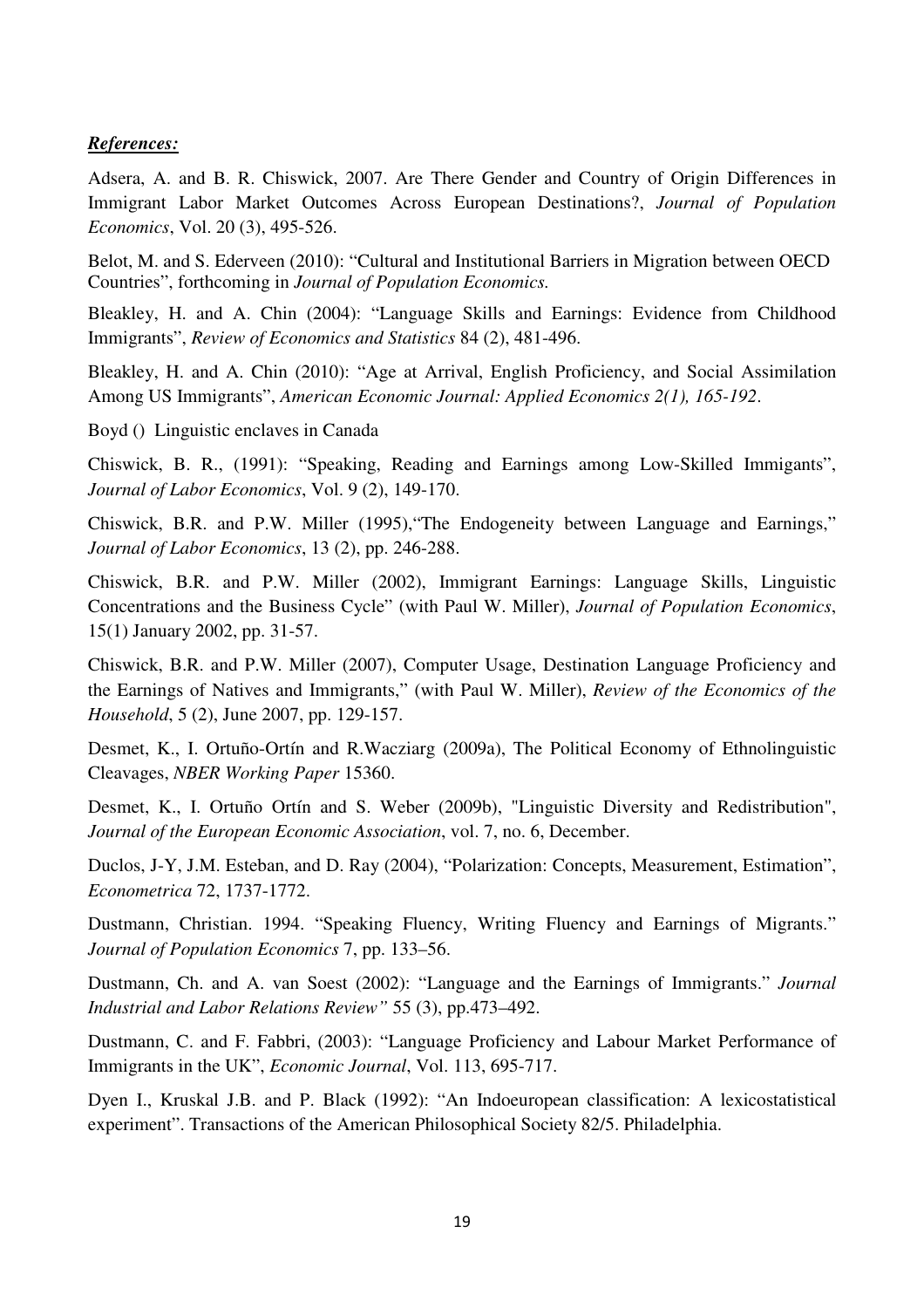Esteban, J. M., and D. Ray (1994), "On the Measurement of Polarization, *Econometrica*, vol. 62, no. 4, pp. 819-851.

Esteban, J.M., and D. Ray, (2006): "Polarization, Fractionalization and Confict," mimeo.

Ethnologue: Languages of the World, 14<sup>th</sup> edition. http://www.ethnologue.com/web.asp

Fearon, James D. (2003): "Ethnic and Cultural Diversity by Country,"*Journal of Economic Growth* 8, 195-222.

Hatton, T.J and J.G. Williamson (2005): "What Fundamentals Drive World Migration?" in G. Borjas an J. Crisp (eds), *Poverty, International Migration and Asylum*, Palgrave-Macmillan.

Kossoudii, S.A.(1988): "The Impact of English Language Ability on the Labor Market Opportunities of Asian and Hispanic Immigrant Men". *Journal of Labor Economics*. 6(3):205-228.

Kovacs, A. M. & Mehler, J. (2009): "Flexible Learning of Multiple Speech Structures in Bilingual Infants." *Science* 325, pp. 611-612.

Mayda A.M. (2010): "International migration: A panel data analysis of the determinants of bilateral flows", forthcoming in the *Journal of Population Economics*.

Montalvo, J. G. and M. Reynal-Querol (2005), "Ethnic Polarization, Potential Conflict and Civil War", *American Economic Review*, vol. 95, no. 3, June, pp. 796-816.

Pedersen, P., M. Pytlikova and N. Smith (2008), Selection and Network Effects – Migration Flows into OECD Countries, 1990-2000, *European Economic Review*, Elsevier, vol. 52(7), pages 1160- 1186.

Sjastaad L (1962), The Costs and Returns of Human Migration, *Journal of Political Economy* (70), 80-93

Zavodny, M. (1997): "Welfare and the Locational Choices of New Immigrants" *Economic Review – Federal Reserve Bank of Dallas;* Second Quarter 1997, pp. 2-10.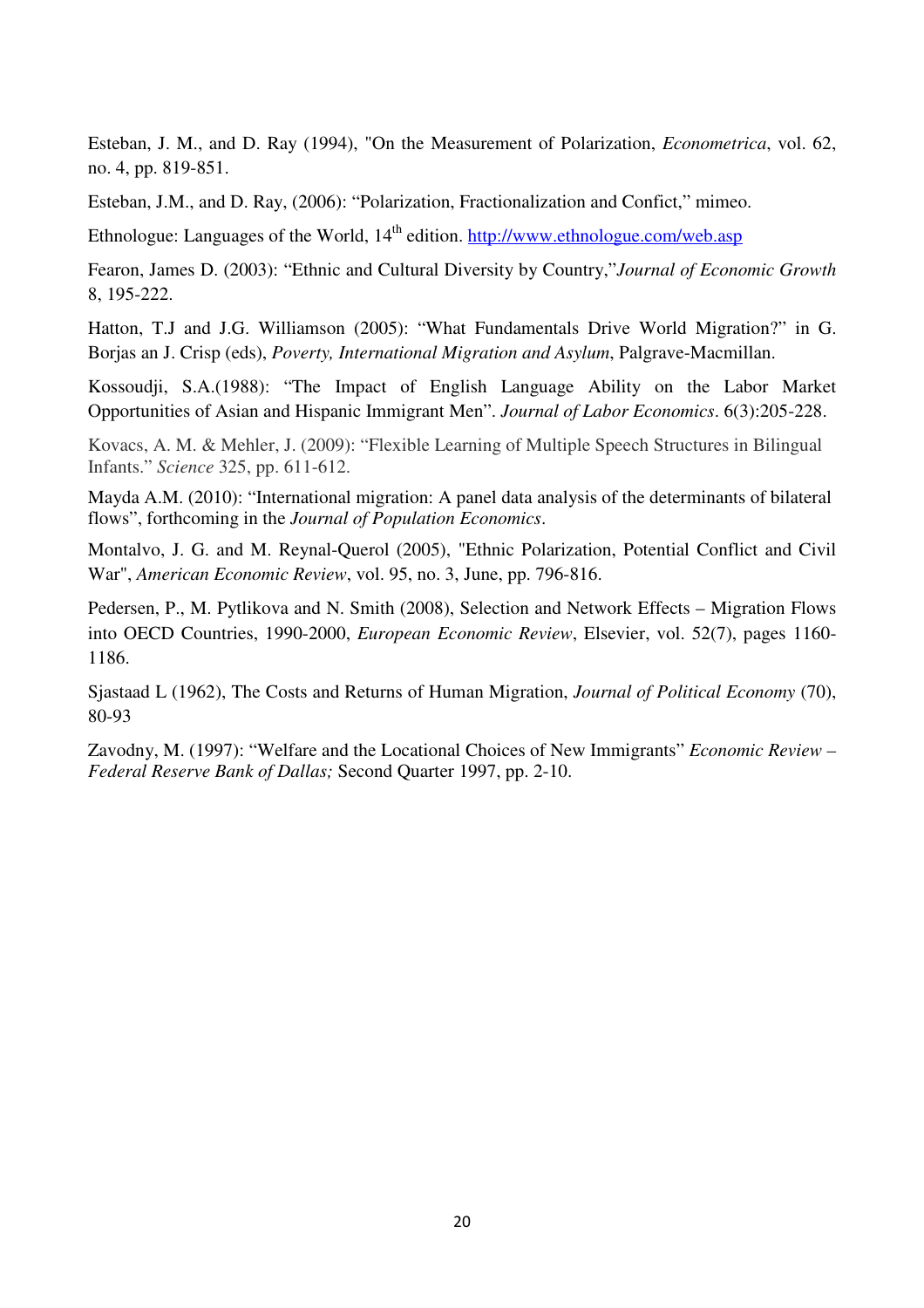| <b>OLS</b>     | <b>OLS</b>                                                                                | <b>OLS</b>                                                                                                                                                                                                             | <b>OLS</b>                                                                                                                                                                                                                                                                                                               | <b>OLS</b>                                                                                                                                                                                                                                                                                                                                  | FE                                                                                                                                                                                                                                                                                                                                                                |
|----------------|-------------------------------------------------------------------------------------------|------------------------------------------------------------------------------------------------------------------------------------------------------------------------------------------------------------------------|--------------------------------------------------------------------------------------------------------------------------------------------------------------------------------------------------------------------------------------------------------------------------------------------------------------------------|---------------------------------------------------------------------------------------------------------------------------------------------------------------------------------------------------------------------------------------------------------------------------------------------------------------------------------------------|-------------------------------------------------------------------------------------------------------------------------------------------------------------------------------------------------------------------------------------------------------------------------------------------------------------------------------------------------------------------|
| (1)            | (2)                                                                                       | (3)                                                                                                                                                                                                                    | (4)                                                                                                                                                                                                                                                                                                                      | (5)                                                                                                                                                                                                                                                                                                                                         | (6)                                                                                                                                                                                                                                                                                                                                                               |
| <b>EF</b> lows | <b>EFlows</b>                                                                             | <b>EFlows</b>                                                                                                                                                                                                          |                                                                                                                                                                                                                                                                                                                          | <b>EFlows</b>                                                                                                                                                                                                                                                                                                                               | <b>EFlows</b>                                                                                                                                                                                                                                                                                                                                                     |
|                |                                                                                           |                                                                                                                                                                                                                        |                                                                                                                                                                                                                                                                                                                          |                                                                                                                                                                                                                                                                                                                                             |                                                                                                                                                                                                                                                                                                                                                                   |
|                |                                                                                           |                                                                                                                                                                                                                        |                                                                                                                                                                                                                                                                                                                          |                                                                                                                                                                                                                                                                                                                                             | $0.019***$                                                                                                                                                                                                                                                                                                                                                        |
|                |                                                                                           |                                                                                                                                                                                                                        |                                                                                                                                                                                                                                                                                                                          |                                                                                                                                                                                                                                                                                                                                             | (0.006)                                                                                                                                                                                                                                                                                                                                                           |
|                |                                                                                           |                                                                                                                                                                                                                        |                                                                                                                                                                                                                                                                                                                          |                                                                                                                                                                                                                                                                                                                                             | $0.777***$                                                                                                                                                                                                                                                                                                                                                        |
|                |                                                                                           |                                                                                                                                                                                                                        |                                                                                                                                                                                                                                                                                                                          |                                                                                                                                                                                                                                                                                                                                             | (0.009)                                                                                                                                                                                                                                                                                                                                                           |
|                |                                                                                           |                                                                                                                                                                                                                        |                                                                                                                                                                                                                                                                                                                          |                                                                                                                                                                                                                                                                                                                                             | $0.131***$                                                                                                                                                                                                                                                                                                                                                        |
|                |                                                                                           |                                                                                                                                                                                                                        |                                                                                                                                                                                                                                                                                                                          |                                                                                                                                                                                                                                                                                                                                             | (0.007)                                                                                                                                                                                                                                                                                                                                                           |
|                |                                                                                           |                                                                                                                                                                                                                        |                                                                                                                                                                                                                                                                                                                          |                                                                                                                                                                                                                                                                                                                                             | 1.218***                                                                                                                                                                                                                                                                                                                                                          |
|                |                                                                                           |                                                                                                                                                                                                                        |                                                                                                                                                                                                                                                                                                                          |                                                                                                                                                                                                                                                                                                                                             | (0.088)                                                                                                                                                                                                                                                                                                                                                           |
|                |                                                                                           |                                                                                                                                                                                                                        |                                                                                                                                                                                                                                                                                                                          |                                                                                                                                                                                                                                                                                                                                             | 0.009                                                                                                                                                                                                                                                                                                                                                             |
|                |                                                                                           |                                                                                                                                                                                                                        |                                                                                                                                                                                                                                                                                                                          |                                                                                                                                                                                                                                                                                                                                             | (0.037)                                                                                                                                                                                                                                                                                                                                                           |
|                |                                                                                           |                                                                                                                                                                                                                        |                                                                                                                                                                                                                                                                                                                          |                                                                                                                                                                                                                                                                                                                                             | $-0.041$                                                                                                                                                                                                                                                                                                                                                          |
|                |                                                                                           |                                                                                                                                                                                                                        |                                                                                                                                                                                                                                                                                                                          |                                                                                                                                                                                                                                                                                                                                             | (0.051)<br>$-0.108*$                                                                                                                                                                                                                                                                                                                                              |
|                |                                                                                           |                                                                                                                                                                                                                        |                                                                                                                                                                                                                                                                                                                          |                                                                                                                                                                                                                                                                                                                                             | (0.058)                                                                                                                                                                                                                                                                                                                                                           |
|                |                                                                                           |                                                                                                                                                                                                                        |                                                                                                                                                                                                                                                                                                                          |                                                                                                                                                                                                                                                                                                                                             | $-0.108***$                                                                                                                                                                                                                                                                                                                                                       |
|                |                                                                                           |                                                                                                                                                                                                                        |                                                                                                                                                                                                                                                                                                                          |                                                                                                                                                                                                                                                                                                                                             | (0.010)                                                                                                                                                                                                                                                                                                                                                           |
|                |                                                                                           |                                                                                                                                                                                                                        |                                                                                                                                                                                                                                                                                                                          |                                                                                                                                                                                                                                                                                                                                             | $-0.024$                                                                                                                                                                                                                                                                                                                                                          |
|                |                                                                                           |                                                                                                                                                                                                                        |                                                                                                                                                                                                                                                                                                                          |                                                                                                                                                                                                                                                                                                                                             | (0.019)                                                                                                                                                                                                                                                                                                                                                           |
|                |                                                                                           |                                                                                                                                                                                                                        |                                                                                                                                                                                                                                                                                                                          |                                                                                                                                                                                                                                                                                                                                             | $0.099***$                                                                                                                                                                                                                                                                                                                                                        |
|                |                                                                                           |                                                                                                                                                                                                                        |                                                                                                                                                                                                                                                                                                                          |                                                                                                                                                                                                                                                                                                                                             | (0.031)                                                                                                                                                                                                                                                                                                                                                           |
|                |                                                                                           |                                                                                                                                                                                                                        |                                                                                                                                                                                                                                                                                                                          |                                                                                                                                                                                                                                                                                                                                             | 0.006                                                                                                                                                                                                                                                                                                                                                             |
|                |                                                                                           |                                                                                                                                                                                                                        |                                                                                                                                                                                                                                                                                                                          |                                                                                                                                                                                                                                                                                                                                             | (0.013)                                                                                                                                                                                                                                                                                                                                                           |
|                |                                                                                           |                                                                                                                                                                                                                        |                                                                                                                                                                                                                                                                                                                          |                                                                                                                                                                                                                                                                                                                                             | 0.001                                                                                                                                                                                                                                                                                                                                                             |
|                |                                                                                           |                                                                                                                                                                                                                        |                                                                                                                                                                                                                                                                                                                          |                                                                                                                                                                                                                                                                                                                                             | (0.016)                                                                                                                                                                                                                                                                                                                                                           |
| NO             | <b>NO</b>                                                                                 | N <sub>O</sub>                                                                                                                                                                                                         | <b>NO</b>                                                                                                                                                                                                                                                                                                                | <b>NO</b>                                                                                                                                                                                                                                                                                                                                   | <b>YES</b>                                                                                                                                                                                                                                                                                                                                                        |
|                |                                                                                           |                                                                                                                                                                                                                        |                                                                                                                                                                                                                                                                                                                          |                                                                                                                                                                                                                                                                                                                                             | $-0.024***$                                                                                                                                                                                                                                                                                                                                                       |
|                |                                                                                           |                                                                                                                                                                                                                        |                                                                                                                                                                                                                                                                                                                          |                                                                                                                                                                                                                                                                                                                                             | (0.002)                                                                                                                                                                                                                                                                                                                                                           |
|                |                                                                                           |                                                                                                                                                                                                                        |                                                                                                                                                                                                                                                                                                                          |                                                                                                                                                                                                                                                                                                                                             | 36.750***                                                                                                                                                                                                                                                                                                                                                         |
|                |                                                                                           |                                                                                                                                                                                                                        |                                                                                                                                                                                                                                                                                                                          |                                                                                                                                                                                                                                                                                                                                             | (3.666)                                                                                                                                                                                                                                                                                                                                                           |
|                |                                                                                           |                                                                                                                                                                                                                        |                                                                                                                                                                                                                                                                                                                          |                                                                                                                                                                                                                                                                                                                                             |                                                                                                                                                                                                                                                                                                                                                                   |
|                |                                                                                           |                                                                                                                                                                                                                        |                                                                                                                                                                                                                                                                                                                          |                                                                                                                                                                                                                                                                                                                                             | 25651                                                                                                                                                                                                                                                                                                                                                             |
|                |                                                                                           |                                                                                                                                                                                                                        |                                                                                                                                                                                                                                                                                                                          |                                                                                                                                                                                                                                                                                                                                             | 0.962                                                                                                                                                                                                                                                                                                                                                             |
|                | $0.480***$<br>(0.030)<br>$0.020***$<br>(0.003)<br>-43.880***<br>(5.376)<br>45458<br>0.086 | $0.137***$<br>(0.024)<br>2.089***<br>(0.101)<br>$0.480***$<br>(0.028)<br>$-0.672***$<br>(0.139)<br>$0.629***$<br>(0.016)<br>$-0.461***$<br>(0.035)<br>$-0.027***$<br>(0.003)<br>24.805***<br>(5.163)<br>39737<br>0.540 | $0.097***$<br>(0.023)<br>$2.130***$<br>(0.097)<br>$0.535***$<br>(0.037)<br>$-0.651***$<br>(0.134)<br>$0.629***$<br>(0.016)<br>$-0.331***$<br>(0.037)<br>1.346***<br>(0.156)<br>2.034***<br>(0.176)<br>$-0.139**$<br>(0.068)<br>$0.287***$<br>(0.081)<br>$-0.027***$<br>(0.003)<br>22.564***<br>(5.103)<br>39313<br>0.573 | <b>EFlows</b><br>$0.031***$<br>(0.012)<br>$0.719***$<br>(0.009)<br>$0.493***$<br>(0.059)<br>$-0.002$<br>(0.020)<br>$-0.154**$<br>(0.074)<br>$0.130***$<br>(0.010)<br>$-0.234***$<br>(0.021)<br>0.019<br>(0.086)<br>0.186<br>(0.129)<br>0.001<br>(0.040)<br>0.001<br>(0.049)<br>$-0.005***$<br>(0.002)<br>4.321<br>(3.732)<br>26822<br>0.877 | $0.007***$<br>(0.003)<br>$0.848***$<br>(0.007)<br>0.096***<br>(0.006)<br>$0.129***$<br>(0.015)<br>$0.009**$<br>(0.004)<br>$-0.069***$<br>(0.014)<br>$0.025***$<br>(0.002)<br>$-0.053***$<br>(0.005)<br>$-0.001$<br>(0.017)<br>$0.112***$<br>(0.030)<br>$-0.019*$<br>(0.010)<br>$0.033***$<br>(0.012)<br>$-0.001$<br>(0.001)<br>0.205<br>(1.056)<br>25651<br>0.960 |

Table 1: OLS and FE (destinations and origins) Estimation of migration flows from 130 countries of origin(i) to 25 OECD destination countries(j), 1985-2006.

Robust standard errors in parentheses

\*\*\* p<0.01, \*\* p<0.05, \* p<0.1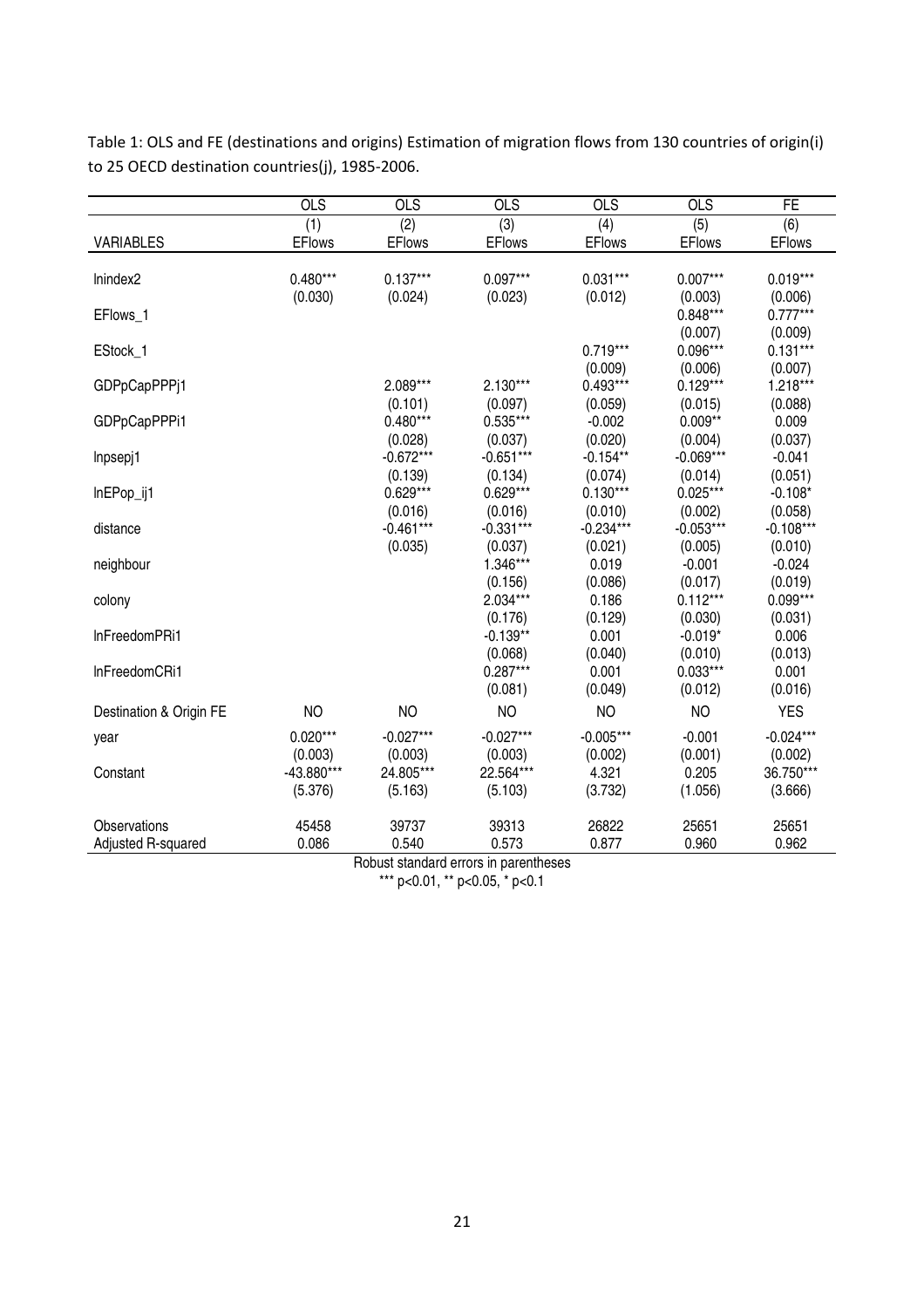|                           | <b>OLS</b>    | <b>OLS</b>    | <b>OLS</b>    | <b>NLS</b>     | <b>NLS</b>   | FE            | <b>NLS FE</b> |
|---------------------------|---------------|---------------|---------------|----------------|--------------|---------------|---------------|
|                           | (1)           | (2)           | (3)           | (4)            | (5)          | (6)           | (7)           |
| <b>VARIABLES</b>          | <b>EFlows</b> | <b>EFlows</b> | <b>EFlows</b> | <b>EMjit</b>   | EMjit        | <b>EFlows</b> | <b>EMjit</b>  |
|                           |               |               |               |                |              |               |               |
| Inindex2                  | $0.086***$    | $0.025*$      | $0.006*$      | $0.157***$     | 0.0385**     | $0.017***$    | $.0750*$      |
|                           | (0.028)       | (0.015)       | (0.003)       | (0.0580)       | (0.0157)     | (0.006)       | (0.041)       |
| EFlows_1                  |               |               | $0.864***$    |                | $0.835***$   | $0.794***$    | .7438         |
|                           |               |               | (0.009)       |                | (0.0304)     | (0.012)       | (0.050)       |
| EStock_1                  |               | $0.733***$    | $0.086***$    | $0.701***$     | 0.0674***    | $0.128***$    | .0094         |
|                           |               | (0.012)       | (0.007)       | (0.0495)       | (0.0224)     | (0.009)       | (0.068)       |
| GDPpCapPPPj1              | 2.513***      | $0.277***$    | $0.135***$    | $-1.383***$    | $-0.325**$   | 1.226***      | .5676         |
|                           | (0.133)       | (0.084)       | (0.019)       | (0.389)        | (0.153)      | (0.122)       | (0.262)       |
| GDPpCapPPPi1              | $0.307***$    | $-0.094***$   | $-0.020***$   | $-0.585***$    | $-0.263***$  | $-0.056$      | $-7260$       |
|                           | (0.057)       | (0.029)       | (0.007)       | (0.143)        | (0.0851)     | (0.040)       | (0.186)       |
| Inpsepj1                  | $-1.052***$   | 0.058         | $-0.077***$   | 0.422          | $-0.0900$    | $-0.113*$     | $-0.8245$     |
|                           | (0.170)       | (0.098)       | (0.018)       | (0.464)        | (0.108)      | (0.060)       | (0.269)       |
| UnemplRate_j1             | $0.518***$    | $-0.105***$   | $0.045***$    | 0.0198         | 0.0164       | $0.052***$    | .0839         |
|                           | (0.069)       | (0.038)       | (0.010)       | (0.155)        | (0.0747)     | (0.014)       | (0.104)       |
| UnemplRate_i1             | $0.117**$     | 0.028         | 0.004         | 0.0386         | $-0.0767*$   | $0.032**$     | $-1591$       |
|                           | (0.053)       | (0.028)       | (0.006)       | (0.123)        | (0.0403)     | (0.014)       | (0.077)       |
| InEPop_ij1                | $0.578***$    | $0.116***$    | $0.016***$    | 0.0682         | 0.0251       | $-0.115$      | .0361         |
|                           | (0.019)       | (0.012)       | (0.003)       | (0.0456)       | (0.0169)     | (0.084)       | (0.058)       |
| distance                  | $-0.341***$   | $-0.190***$   | $-0.044***$   | 0.0206         | $-0.0382$    | $-0.087***$   | $-1003$       |
|                           | (0.040)       | (0.023)       | (0.005)       | (0.113)        | (0.0251)     | (0.010)       | (0.052)       |
| neighbour                 | 1.358***      | 0.068         | 0.003         | 0.325          | 0.00256      | $-0.028$      | .01967        |
|                           | (0.157)       | (0.088)       | (0.016)       | (0.203)        | (0.0620)     | (0.018)       | (0.091)       |
| colony                    | 1.688***      | 0.218         | $0.100***$    | $-0.907**$     | 0.0720       | $0.074**$     | .3557         |
|                           | (0.212)       | (0.147)       | (0.032)       | (0.405)        | (0.0717)     | (0.033)       | (0.169)       |
| InFreedomPRi1             | 0.025         | $-0.027$      | $-0.027**$    | $-0.105$       | $-0.260***$  | 0.001         | $-0.3921$     |
|                           | (0.081)       | (0.047)       | (0.011)       | (0.145)        | (0.0948)     | (0.018)       | (0.113)       |
| InFreedomCRi1             | 0.012         | $-0.085$      | 0.006         | $-0.188$       | $-0.0950$    | $-0.018$      | .0462         |
|                           | (0.091)       | (0.053)       | (0.013)       | (0.171)        | (0.0813)     | (0.019)       | (0.095)       |
| Destination and Origin FE | <b>NO</b>     | <b>NO</b>     | <b>NO</b>     | N <sub>O</sub> | <b>NO</b>    | <b>YES</b>    | <b>YES</b>    |
| trend                     | $-0.035***$   | $0.011***$    | $0.003***$    | $0.00801***$   | $0.00320***$ | $-0.021***$   | .00195        |
|                           | (0.004)       | (0.003)       | (0.001)       | (0.00231)      | (0.00111)    | (0.003)       | (0.0015)      |
| Constant                  | 37.160***     | $-25.953***$  | $-6.410***$   |                |              | 31.253***     |               |
|                           | (6.815)       | (4.822)       | (1.333)       |                |              | (4.462)       |               |
|                           |               |               |               |                |              |               |               |
| Observations              | 23102         | 16814         | 16221         | 16814          | 16221        | 16221         | 16221         |
| Adjusted R-squared        | 0.572         | 0.872         | 0.963         | 0.679          | 0.908        | 0.965         | 0.918         |

Table 2: OLS, NLS and FE(destinations and origins), adding unemployment rates. Estimation of migration flows from 130 countries of origin (i) to 25 OECD destination countries (j), 1985-2006.

Robust standard errors in parentheses

\*\*\* p<0.01, \*\* p<0.05, \* p<0.1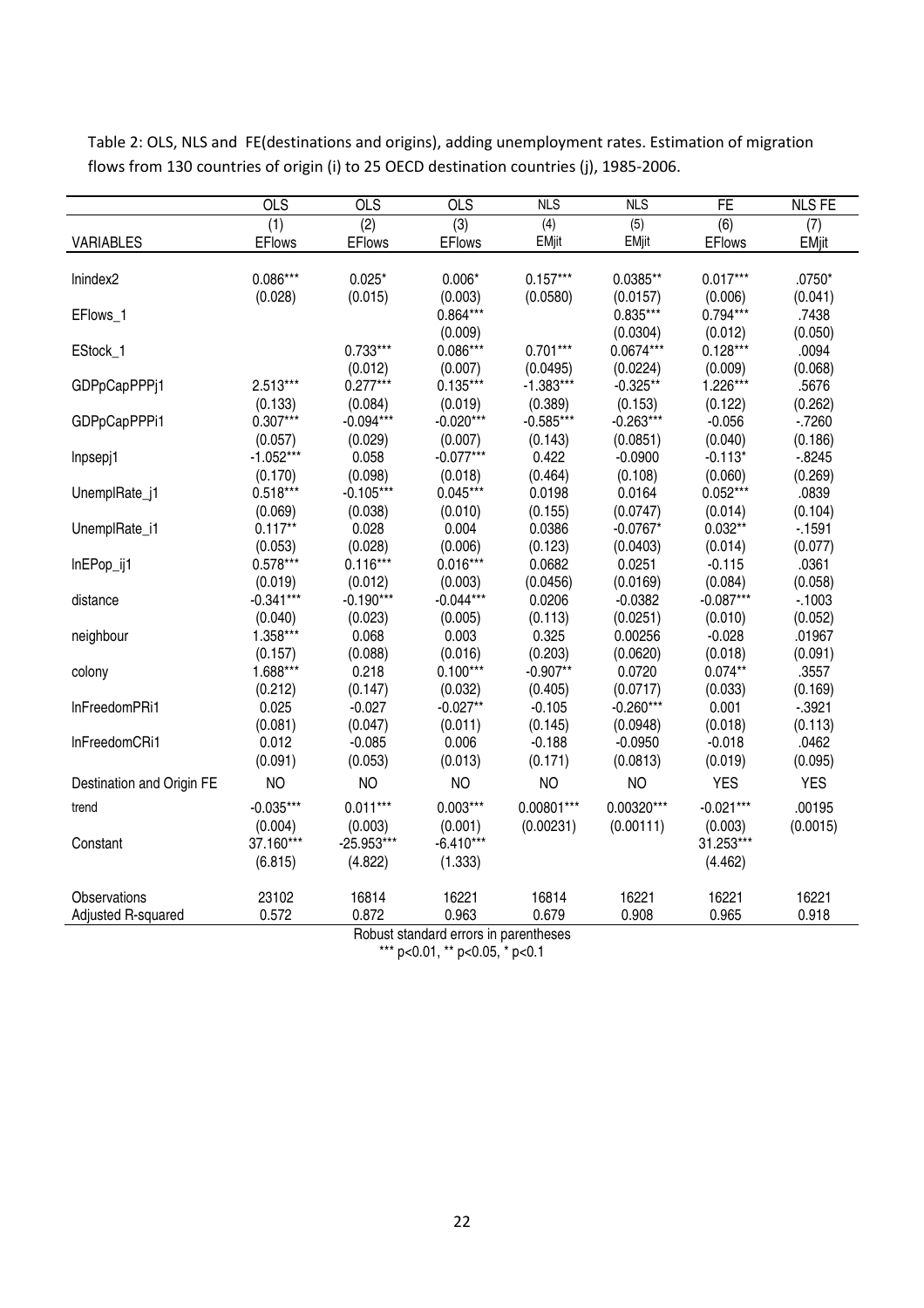Table 3: Robustness checks – using alternative indexes for linguistic distance: IndexAll and Dyen index. Estimation of migration flows from 130 countries of origin (i) to 25 OECD destination countries (j), 1985- 2006. OLS and NLS.

|                           | <b>OLS</b>    | <b>NLS</b>                 | <b>FE</b>     | <b>OLS</b>    | <b>NLS</b>  | <b>FE</b>     |
|---------------------------|---------------|----------------------------|---------------|---------------|-------------|---------------|
|                           | (2)           | (4)                        | (6)           | (2)           | (4)         | (6)           |
| <b>VARIABLES</b>          | <b>EFlows</b> | <b>EMjit</b>               | <b>EFlows</b> | <b>EFlows</b> | EMjit       | <b>EFlows</b> |
|                           |               |                            |               |               |             |               |
| InindexAll                | $-0.004$      | 0.00302                    | $0.017**$     |               |             |               |
|                           | (0.003)       | (0.0160)                   | (0.007)       |               |             |               |
| Indyen                    |               |                            |               | $0.035***$    | 0.0898**    | $0.041***$    |
|                           |               |                            |               | (0.009)       | (0.0364)    | (0.012)       |
| EFlows_1                  | $0.864***$    | $0.838***$                 | $0.795***$    | $0.905***$    | $0.810***$  | $0.858***$    |
|                           | (0.009)       | (0.0309)                   | (0.012)       | (0.008)       | (0.0327)    | (0.012)       |
| EStock_1                  | $0.086***$    | $0.0810$ ***               | $0.127***$    | $0.054***$    | $0.0878**$  | $0.083***$    |
|                           | (0.007)       | (0.0231)                   | (0.010)       | (0.007)       | (0.0357)    | (0.010)       |
| GDPpCapPPPj1              | $0.143***$    | $-0.379$ **                | $1.227***$    | $0.145***$    | $-0.341$    | $1.158***$    |
|                           | (0.019)       | (0.159)                    | (0.123)       | (0.024)       | (0.212)     | (0.176)       |
| GDPpCapPPPi1              | $-0.021***$   | $-0.231$ ***               | $-0.058$      | $-0.020*$     | $-0.374***$ | $-0.042$      |
|                           | (0.007)       | (0.0803)                   | (0.040)       | (0.010)       | (0.121)     | (0.068)       |
| Inpsepj1                  | $-0.082***$   | $-0.121$                   | $-0.113*$     | $-0.066***$   | $-0.0627$   | $-0.170**$    |
|                           | (0.018)       | (0.118)                    | (0.060)       | (0.021)       | (0.131)     | (0.079)       |
| UnemplRate_j1             | $0.046***$    | 0.0212                     | $0.052***$    | $0.084***$    | 0.00620     | $0.094***$    |
|                           | (0.010)       | (0.0742)                   | (0.014)       | (0.012)       | (0.0979)    | (0.018)       |
| UnemplRate_i1             | 0.007         | $-0.0496$                  | $0.032**$     | $0.029***$    | $-0.0537$   | $0.039**$     |
|                           | (0.006)       | (0.0358)                   | (0.014)       | (0.009)       | (0.0616)    | (0.018)       |
| InEPop_ij1                | $0.016***$    | $0.0325*$                  | $-0.113$      | $0.007**$     | 0.00164     | $-0.087$      |
|                           | (0.003)       | (0.0169)                   | (0.084)       | (0.003)       | (0.0275)    | (0.111)       |
| distance                  | $-0.043***$   | $-0.0330$                  | $-0.084***$   | $-0.047***$   | $-0.000809$ | $-0.073***$   |
|                           | (0.005)       | (0.0243)                   | (0.010)       | (0.005)       | (0.0311)    | (0.010)       |
| neighbour                 | 0.011         | 0.0132                     | $-0.028$      | $-0.036**$    | 0.0605      | $-0.047***$   |
|                           | (0.016)       | (0.0615)                   | (0.019)       | (0.017)       | (0.102)     | (0.018)       |
| colony                    | $0.112***$    | 0.109                      | $0.076**$     | $0.091***$    | $-0.0286$   | 0.035         |
|                           | (0.033)       | (0.0696)                   | (0.033)       | (0.031)       | (0.0712)    | (0.030)       |
| InFreedomPRi1             | $-0.030***$   | $-0.258$ **                | 0.001         | $-0.026*$     | $-0.340**$  | $-0.042*$     |
|                           | (0.012)       | (0.0963)                   | (0.018)       | (0.016)       | (0.134)     | (0.022)       |
| InFreedomCRi1             | $-0.003$      | $-0.118$                   | $-0.018$      | 0.016         | $-0.0850$   | 0.006         |
|                           | (0.013)       | (0.0826)                   | (0.019)       | (0.015)       | (0.0982)    | (0.021)       |
| Destination and Origin FE | <b>NO</b>     | <b>NO</b>                  | <b>YES</b>    | <b>NO</b>     | <b>NO</b>   | <b>YES</b>    |
| trend                     | $0.002***$    | 0.00324***                 | $-0.021***$   | $0.003***$    | $0.00338**$ | $-0.017***$   |
|                           | (0.001)       | (0.00110)                  | (0.003)       | (0.001)       | (0.00158)   | (0.004)       |
|                           |               |                            |               |               |             |               |
| Constant                  | $-5.932***$   |                            | 31.013***     | $-7.706***$   |             | 24.078***     |
|                           | (1.339)       |                            | (4.474)       | (1.631)       |             | (5.484)       |
| Observations              | 16221         | 16221                      | 16221         | 8900          | 8900        | 8900          |
| Adjusted R-squared        | 0.963         | 0.907                      | 0.965         | 0.967         | 0.904       | 0.969         |
|                           |               | Die keine Antonie als sieh |               |               |             |               |

Robust standard errors in parentheses \*\*\* p<0.01, \*\* p<0.05, \* p<0.1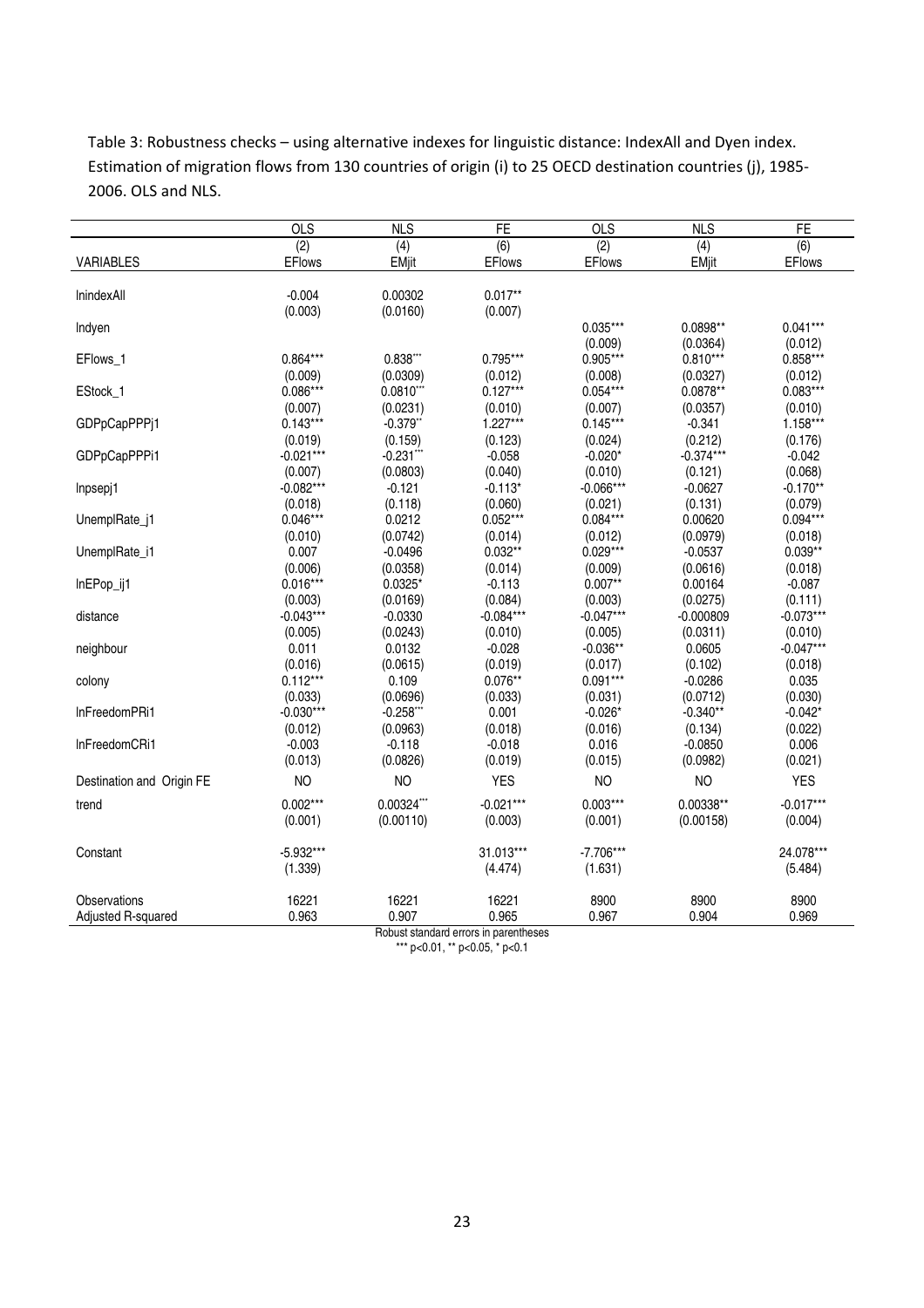|                    | <b>OLS</b>    | <b>OLS</b>            | <b>OLS</b>            | <b>NLS</b>             |
|--------------------|---------------|-----------------------|-----------------------|------------------------|
|                    | (1)           | (2)                   | (3)                   | (4)                    |
| <b>VARIABLES</b>   | <b>EFlows</b> | <b>EFlows</b>         | <b>EFlows</b>         | <b>EMjit</b>           |
| Inindex2           |               | $0.113***$            |                       |                        |
|                    |               | (0.027)               | 0.004<br>(0.003)      | $0.0310**$<br>(0.0127) |
| Engl               | 1.916***      | 1.981***              | $0.043**$             | $-0.0941$              |
|                    | (0.122)       | (0.142)               | (0.022)               | (0.0740)               |
| Span               | 2.318***      | $1.108***$            | $0.193***$            | 0.0625                 |
|                    | (0.218)       | (0.198)               | (0.030)               | (0.119)                |
| Ger                | $0.862***$    | $0.510***$            | $0.046***$            | $-0.101*$              |
|                    | (0.156)       | (0.109)               | (0.012)               | (0.0536)               |
| French             | $0.209*$      | $-0.158*$             | $-0.003$              | $-0.127*$              |
|                    | (0.125)       | (0.094)               | (0.011)               | (0.0653)               |
| Ital               | $1.027***$    | $0.655***$            | 0.020                 | 0.0792                 |
|                    | (0.150)       | (0.121)               | (0.014)               | (0.0676)               |
| Port               | $-0.514**$    | $-0.622***$           | $-0.095***$           | $-1.019***$            |
| EFlows 1           | (0.229)       | (0.144)               | (0.030)<br>$0.859***$ | (0.352)<br>$0.833***$  |
|                    |               |                       | (0.009)               | (0.0303)               |
| EStock_1           |               |                       | $0.085***$            | $0.0747***$            |
|                    |               |                       | (0.008)               | (0.0246)               |
| GDPpCapPPPj1       |               | 1.736***              | $0.092***$            | $0.234***$             |
|                    |               | (0.144)               | (0.020)               | (0.0785)               |
| GDPpCapPPPi1       |               | $0.234***$            | $-0.019***$           | $-0.223***$            |
|                    |               | (0.039)               | (0.007)               | (0.0862)               |
| Inpsepj1           |               | $0.714***$            | $-0.029$              | $-0.0618$              |
|                    |               | (0.222)               | (0.025)               | (0.191)                |
| UnemplRate_j1      |               | $0.218***$            | 0.011                 | $0.135*$               |
|                    |               | (0.074)               | (0.010)               | (0.0748)               |
| UnemplRate_i1      |               | 0.056                 | 0.006                 | $-0.0530$              |
| InEPop_ij1         |               | (0.051)<br>$0.489***$ | (0.006)<br>$0.018***$ | (0.0399)<br>0.0133     |
|                    |               | (0.019)               | (0.003)               | (0.0174)               |
| distance           |               | $-0.694***$           | $-0.045***$           | $-0.0224$              |
|                    |               | (0.038)               | (0.005)               | (0.0244)               |
| neighbour          |               |                       | 0.010                 | 0.0259                 |
|                    |               |                       | (0.016)               | (0.0526)               |
| colony             |               |                       | $0.057*$              | 0.0337                 |
|                    |               |                       | (0.031)               | (0.0737)               |
| InFreedomPRi1      |               |                       | $-0.027**$            | $-0.253***$            |
|                    |               |                       | (0.011)               | (0.0956)               |
| InFreedomCRi1      |               |                       | 0.005                 | $-0.117$               |
| trend              |               | $-0.027***$           | (0.013)<br>$0.003***$ | (0.0890)<br>$-0.00517$ |
|                    |               | (0.004)               | (0.001)               | (0.00346)              |
| Constant           | $-6.056***$   | $-24.551***$          | $-0.919***$           |                        |
|                    | (0.059)       | (1.505)               | (0.226)               |                        |
|                    |               |                       |                       |                        |
| Observations       | 45458         | 23374                 | 16221                 | 16221                  |
| Adjusted R-squared | 0.129         | 0.597                 | 0.963                 | 0.907                  |

Table 4: Widely spoken languages. Estimation of migration flows from 130 countries of origin (i) to 25 OECD destination countries(j), 1985-2006. OLS and NLS.

Robust standard errors in parentheses

\*\*\* p<0.01, \*\* p<0.05, \* p<0.1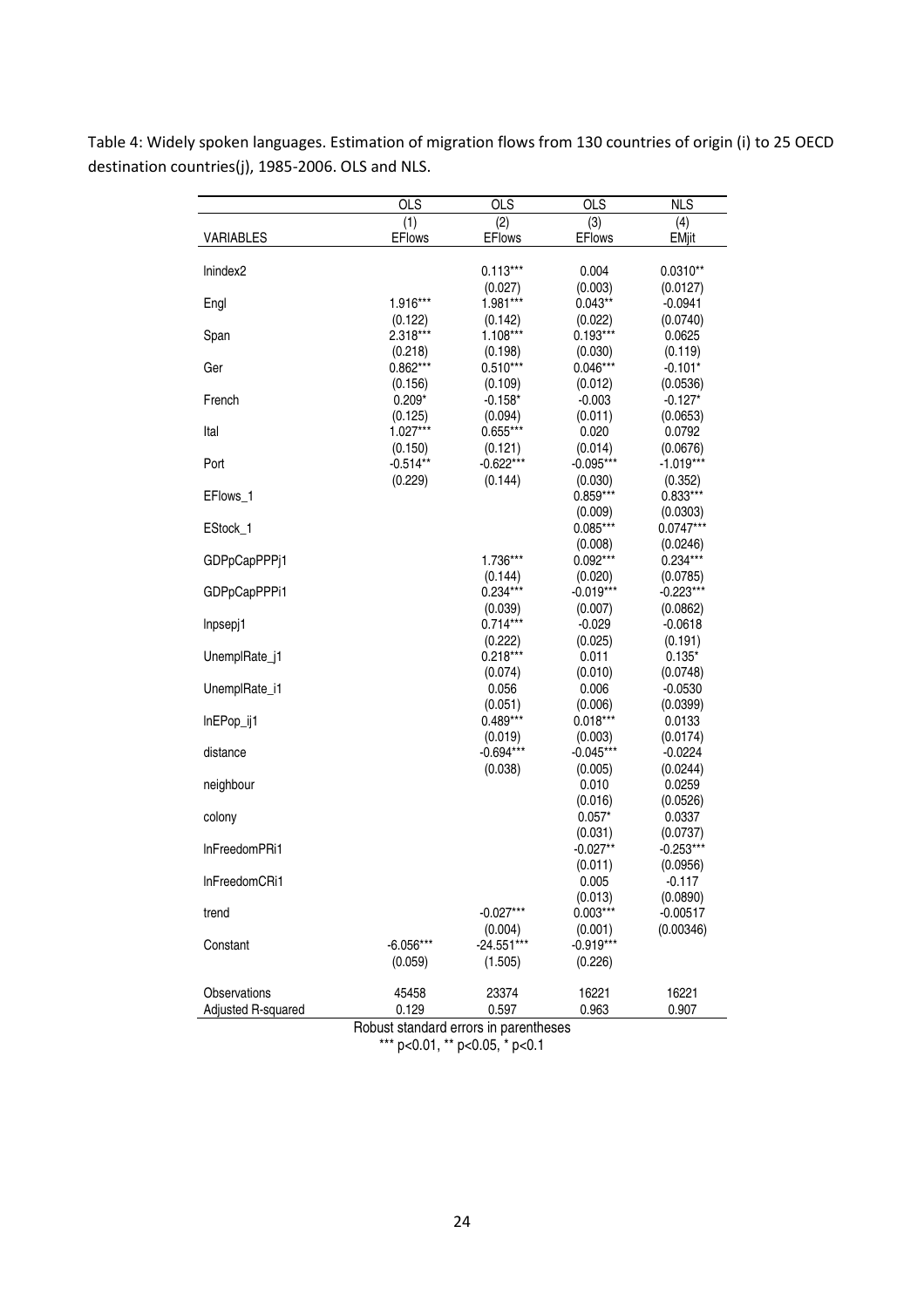|                                    | <b>OLS</b>            | <b>FE</b>             | <b>NLS</b>             | <b>NLS</b>             | <b>OLS</b>            | FE                    | <b>NLS</b>             | <b>NLS</b>             | <b>OLS</b>           | FE                    | <b>NLS</b>           | <b>NLS</b>             |
|------------------------------------|-----------------------|-----------------------|------------------------|------------------------|-----------------------|-----------------------|------------------------|------------------------|----------------------|-----------------------|----------------------|------------------------|
| <b>VARIABLES</b>                   | (1)<br><b>EFlows</b>  | (2)<br><b>EFlows</b>  | (3)<br><b>EMjit</b>    | (4)<br><b>EMjit</b>    | (5)<br><b>EFlows</b>  | (6)<br><b>EFlows</b>  | (7)<br><b>EMjit</b>    | (8)<br><b>EMjit</b>    | (8)<br><b>EFlows</b> | (10)<br><b>EFlows</b> | (11)<br><b>EMjit</b> | (12)<br><b>EMjit</b>   |
|                                    |                       |                       |                        |                        |                       |                       |                        |                        |                      |                       |                      |                        |
| InHI                               | $0.019**$<br>(0.009)  | $-0.037**$<br>(0.015) | $-0.147**$<br>(0.0716) | $-0.152$<br>(0.152)    |                       |                       |                        |                        |                      |                       |                      |                        |
| InHILang4                          |                       |                       |                        | ۰                      | $0.014*$              | $-0.022$              | $-0.124**$             | $-0.249$               |                      |                       |                      |                        |
|                                    |                       |                       |                        | ۰                      | (0.009)               | (0.020)               | (0.0631)               | (0.187)                |                      |                       |                      |                        |
| InsharestockLang4                  |                       |                       |                        |                        |                       |                       |                        |                        | 0.003                | $0.040***$            | $-0.00471$           | $0.144***$             |
|                                    |                       |                       |                        |                        |                       |                       |                        |                        | (0.002)              | (0.005)               | (0.0211)             | (0.0340)               |
| EFlows_1                           | $0.857***$<br>(0.009) | $0.786***$<br>(0.013) | $0.812***$<br>(0.0340) | $0.724***$<br>(0.0606) | $0.858***$<br>(0.009) | 0.786***<br>(0.013)   | $0.824***$<br>(0.0312) | $0.729***$<br>(0.0548) | 0.942***<br>(0.003)  | $0.878***$<br>(0.007) | 0.896***<br>(0.0360) | $0.712***$<br>(0.0521) |
| EStock_1                           | $0.090***$<br>(0.007) | $0.132***$<br>(0.010) | 0.0918***<br>(0.0247)  | 0.0249<br>(0.0789)     | $0.089***$<br>(0.007) | $0.132***$<br>(0.010) | 0.0706***<br>(0.0224)  | 0.0230<br>(0.0771)     | $\blacksquare$       |                       |                      |                        |
| <b>Destination FE</b>              | <b>NO</b>             | <b>YES</b>            | <b>NO</b>              | <b>YES</b>             | <b>NO</b>             | <b>YES</b>            | <b>NO</b>              | <b>YES</b>             | <b>NO</b>            | <b>YES</b>            | <b>NO</b>            | <b>YES</b>             |
| Origin FE                          | <b>NO</b>             | <b>YES</b>            | <b>NO</b>              | <b>YES</b>             | <b>NO</b>             | <b>YES</b>            | <b>NO</b>              | <b>YES</b>             | <b>NO</b>            | <b>YES</b>            | <b>NO</b>            | <b>YES</b>             |
| Constant                           | $-8.191***$           | 30.565***             |                        |                        | $-8.060***$           | 28.998***             |                        |                        | $-4.137***$          | 13.752***             |                      |                        |
|                                    | (1.386)               | (4.810)               |                        | ٠                      | (1.391)               | (4.784)               |                        |                        | (1.179)              | (4.002)               |                      |                        |
| Observations<br>Adjusted R-squared | 15738<br>0.963        | 15738<br>0.965        | 15738<br>0.908         | 15738<br>0.917         | 15738<br>0.963        | 15738<br>0.965        | 15738<br>0.907         | 15738<br>0.917         | 17869<br>0.960       | 17869<br>0.962        | 17869<br>0.903       | 15594<br>0.918         |

Table 5: Diversity in stocks and flows, Estimation of migration flows from 130 countries of origin (i) to 25 OECD destination countries (j), 1985-2006. OLS, FE (destinations and origins) and NLS

All tables control for linguistic distance, economic, distance variables and time trend. Robust standard errors in parentheses \*\*\* p<0.01, \*\* p<0.05, \* p<0.1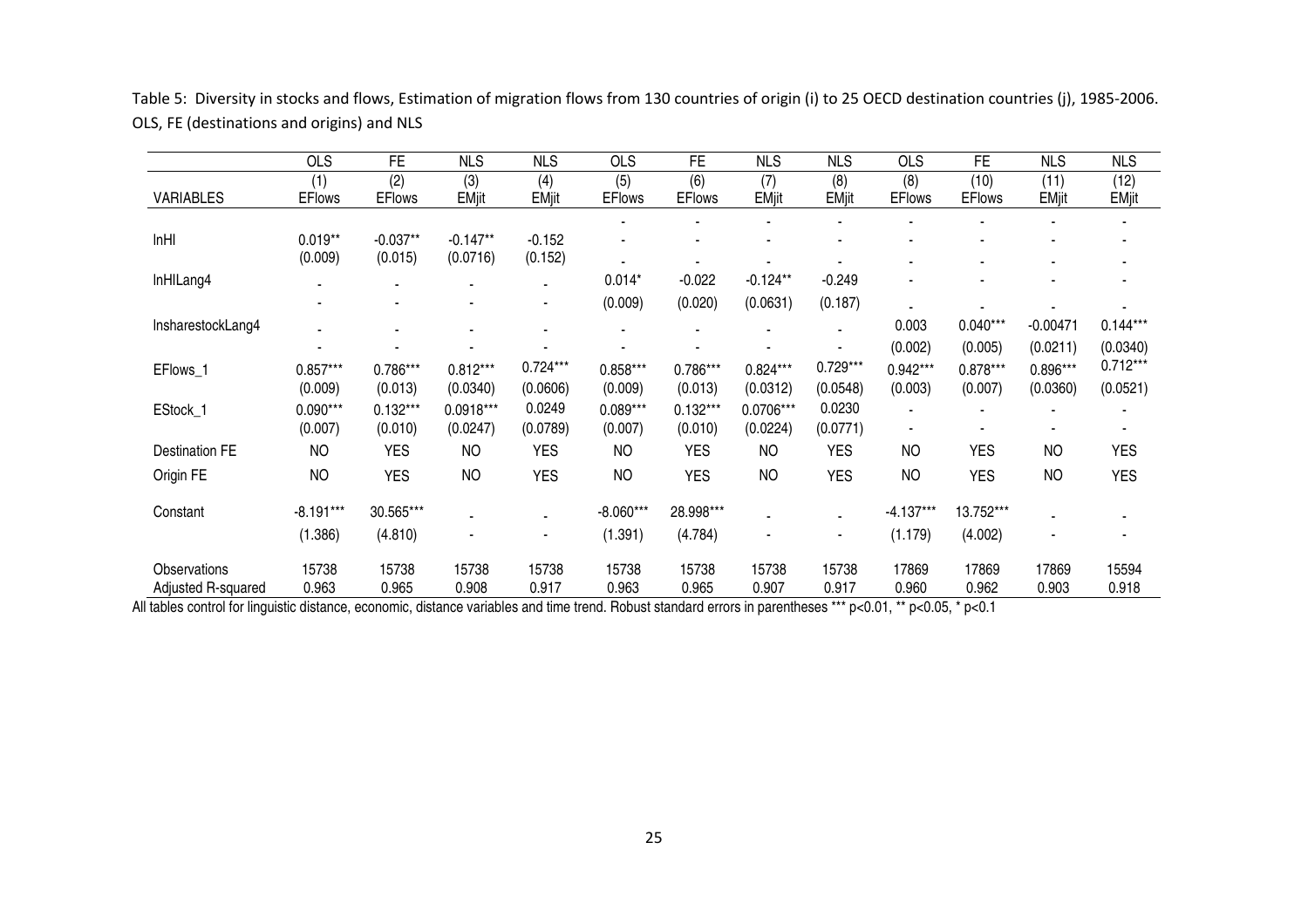Table 6: Linguistic Diversity in destinations and origins, Estimation of migration flows from 130 countries of origin(i) to 25 OECD destination countries(j), 1985-2006. OLS and NLS

|                             | (1)                 | (2)                                              | (3)                                         | (4)                 |  |
|-----------------------------|---------------------|--------------------------------------------------|---------------------------------------------|---------------------|--|
| <b>Linguistic diversity</b> | <b>OLS</b>          | <b>NLS</b>                                       | <b>OLS</b>                                  | <b>NLS</b>          |  |
|                             | <b>EFlows</b>       | <b>EMjit</b>                                     | <b>EFlows</b>                               | <b>EMjit</b>        |  |
| Measured by:<br>ln:         |                     | $In EIf 4 - a diversity index without distances$ | InGIj - a diversity index with distances    |                     |  |
| Destination                 | $-0.022***$ (0.005) | $-0.137***$ (0.0449)                             | $-0.014**$ (0.006)                          | $-0.116**$ (0.0526) |  |
| Origin                      | $0.014***$ (0.003)  | $-0.0136(0.0128)$                                | $0.009**$ (0.004)                           | $-0.0129(0.0129)$   |  |
| Observations                | 16221               | 16221                                            | 14815                                       | 14815               |  |
| Adj. R2                     | 0.963               | 0.910                                            | 0.964                                       | 0.909               |  |
|                             |                     | InPolj4 - a polarization index without distances | InERj - a polarization index with distances |                     |  |
| Destination                 | $-0.021***$ (0.005) | $-0.087***$ (0.013)                              | $-0.087***$ (0.013)                         | $-0.372***$ (0.133) |  |
| Origin                      | $0.014***(0.004)$   | $0.028***(0.010)$                                | $0.028***(0.010)$                           | $-0.0765*(0.0445)$  |  |
| Observations                | 16221               | 16221                                            | 16221                                       | 16221               |  |
| Adj. R2                     | 0.963               | 0.963                                            | 0.963                                       | 0.910               |  |
| Linguistic diversity in:    |                     | InNoIndLangi – number of indigenous languages    | InNoLangT2P5j - number of languages         |                     |  |
| Destination                 | $-0.013*(0.007)$    | $-0.0265(0.0302)$                                | $-0.087***$ (0.013)                         | $-0.372***$ (0.133) |  |
| Origin                      | $0.012***(0.004)$   | $-0.0944***$ (0.0189)                            | $0.028***(0.010)$                           | $-0.0765*(0.0445)$  |  |
| Observations                | 16221               | 16221                                            | 16221                                       | 16221               |  |
| Adj. R2                     | 0.963               | 0.911                                            | 0.963                                       | 0.910               |  |

The table shows results of regressions with full specification, i.e. we control for linguistic distance, network, economic, distance variables and time trend. Robust standard errors in parentheses. \*\*\* p<0.01, \*\* p<0.05, \* p<0.1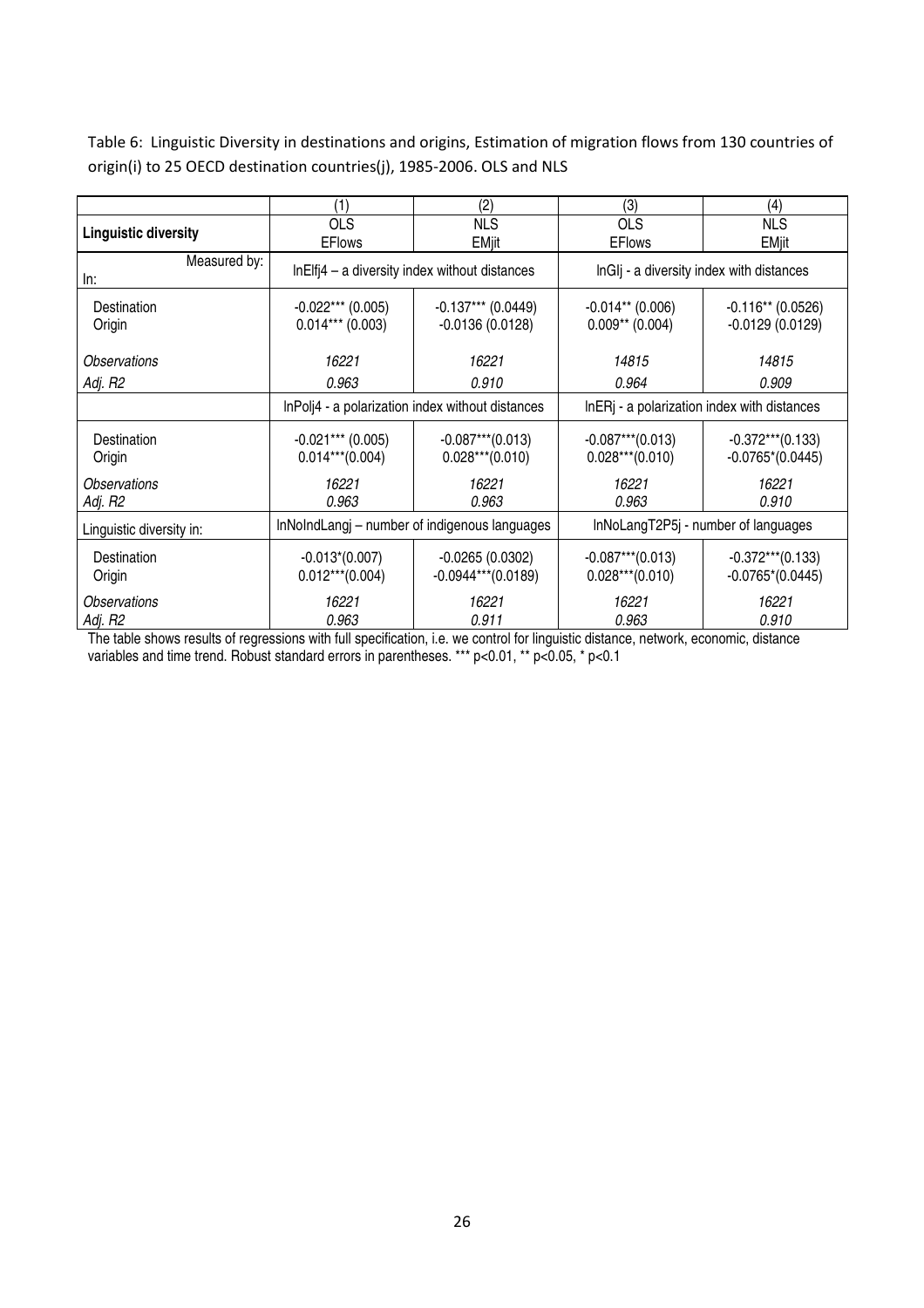#### **Appendix section**

#### Table A: Descriptive statistics

| Max          | Min          | Std. Dev.    | Mean       | Obs   | Variable   |
|--------------|--------------|--------------|------------|-------|------------|
| 2006         | 1985         | 6.34433      | 1995.5     | 77814 | year       |
| 946167       | 0            | 8706.034     | 1445.654   | 47438 | flowij     |
| $1.15e+07$   | 0            | 198549.2     | 26097.27   | 39940 | stockij    |
| $2.98e + 08$ | 241000       | $5.45e+07$   | 3.30e+07   | 77814 | pop_j      |
| $1.31e+09$   | 103852       | $1.39e + 08$ | $4.46e+07$ | 73602 | pop_i      |
| 70762.47     | 7567.728     | 9018.388     | 25989.79   | 76504 | gdpPPP05_j |
| 70762.47     | 244.326      | 10947.27     | 9896.994   | 67122 | qdpPPP05_i |
| 36.2         | 11           | 4.788428     | 21.10004   | 58817 | psepj      |
| 23.88        | 1.48         | 4.149071     | 7.661596   | 71395 | $unpl$ _j  |
| 31.22        | $\cdot$ 3    | 5.046069     | 8.366122   | 37665 | $unpl_i$   |
| 7            | $\mathbf{1}$ | 2.240432     | 3.690246   | 72522 | freepri    |
| 7            | $\mathbf{1}$ | 1.943387     | 3.788117   | 72521 | freecri    |
| 19900        | 60.2         | 4366.771     | 6438.097   | 76604 | distij     |
| 1            | 0            | .1860573     | .0359061   | 77814 | neighbour  |
| $\mathbf{1}$ | 0            | .1548948     | .0245971   | 77814 | colony     |
| 1.5          | $\mathbf 0$  | .4168986     | .2215437   | 77814 | index2     |
| .6466        | $\circ$      | .1697655     | .1434539   | 76032 | $ell_1$ i  |
| .857         | 0            | .2329973     | .2842711   | 76032 | $ell_4i$   |
| .9976        | 0            | .3028694     | .2648453   | 76032 | pol_1i     |
| .9911        | 0            | .2898045     | .413382    | 76032 | pol_4i     |
| .2545        | $\mathbf{0}$ | .06229       | .0557      | 77814 | $ell_1$ j  |
| .5783        | .0109        | .1606463     | .1870296   | 77814 | $elf_4$ j  |
| .4736        | $\Omega$     | .1196935     | .1085148   | 77814 | $pol\_1j$  |
| .923         | .0218        | .2635794     | .3280444   | 77814 | $pol_4j$   |
| 1            | 0            | .1204963     | .091719    | 77814 | HI         |
| $\mathbf 1$  | $\mathbb O$  | .1301712     | .1044508   | 77814 | HIflows    |

#### **I. List of destination countries,**

*Australia, Austria, Belgium, Canada, Czech Republ, Denmark, Finland, France, Germany, Greece, Hungary, Iceland, Ireland, Italy, Japan, Luxembourg, Netherlands, New Zealand, Norway, Poland, Portugal, Slovak Repub, Spain, Sweden, Switzerland, United Kingd, United States* 

#### **II. List of countries of origin:**

*Afghanistan, Albania, Algeria, Angola, Argentina, Australia, Austria, Azerbaijan, Bangldesh, Belarus, Belgium, Benin, Bolivia, Bosnia Hercegovina, Brazil, Bulgaria, Burkina Faso, Burundi, Cambodia, Cameroon, Canada, Cape Verde, Chad, Chile, China, Taiwan, Colombia, Côte d'Ivoire, Croatia, Cuba, Cyprus, Czech Republ, Czechoslovakia, Denmark, Dominican Re, Ecuador, Egypt, El Salvador, Estonia, Ethiopia, Federal Rep., Figi, Finland, Former USSR, Former Yugos, France, Gaza Strip, Georgia, Germany, Ghana, Greece, Guatemala, Guinea, Guinea-Bissa, Haiti, Honduras, Hong Kong, Hungary, Iceland, India, Indonesia, Iran, Iraq, Ireland, Israel, Italy, Jamaica, Japan, Jordan, Kazakhstan, Kenya, Korea, North, Korea, outh, Laos, Latvia, Lebanon, Libya, Lithuania, Luxembourg, Madagascar, Malawi,*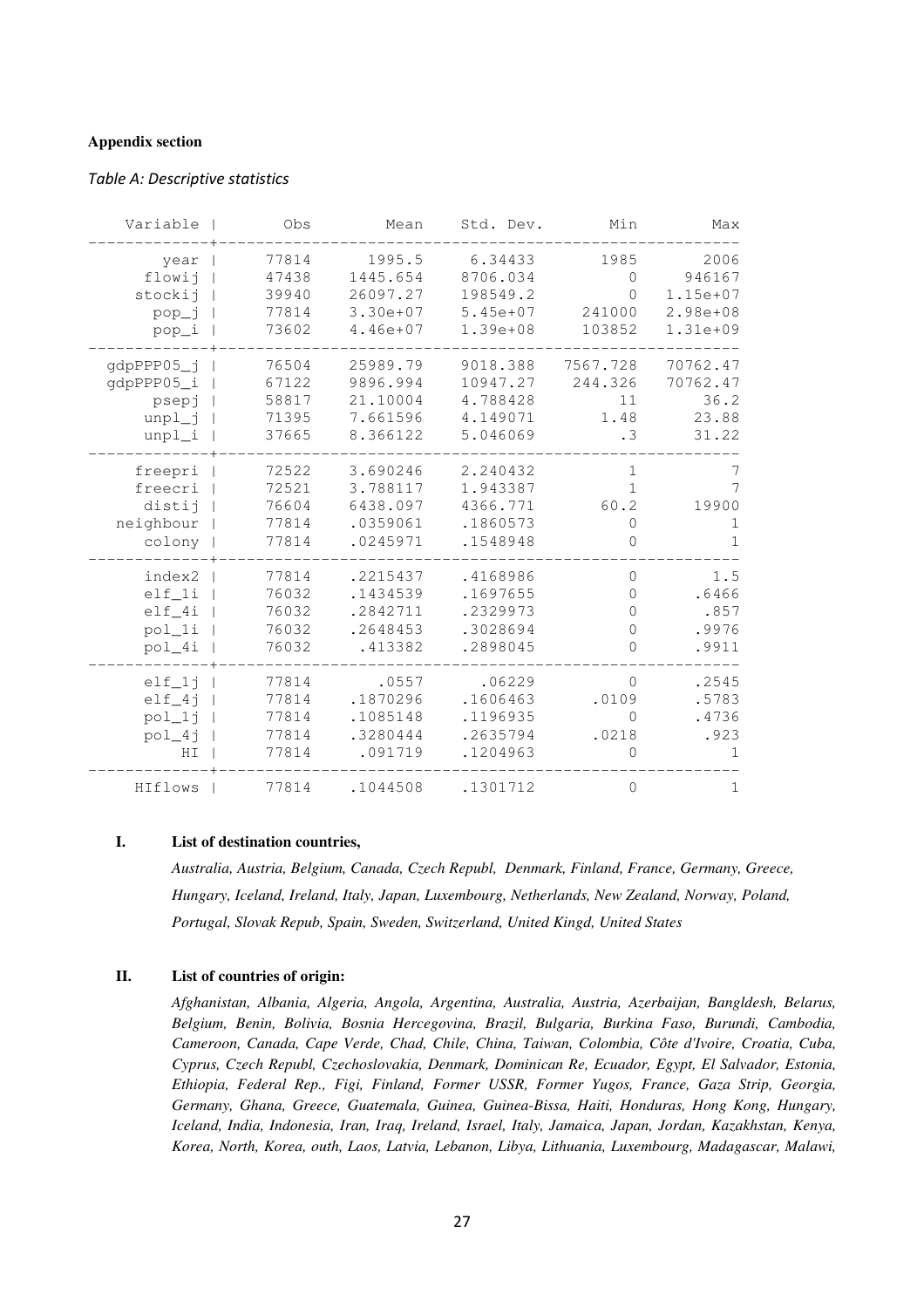*Malaysia, Mali, Marocco, Mexico, Mozambique, Myanmar (Burm, Nepal, Netherlands, New Zealand, Niger, Nigeria, Norway, Pakistan, Paraguay, Peru, Philippines, Poland, Portugal, Romania, Russian ede, Rwanda, Sao Tome and, Saudi Arabia, Senegal, Slovak Repub, Slovenia, Somalia, South frika, Spain, Sri Lanka, Suriname, Sweden, Switzerland, Syria, Tajikistan, Tanzania, Thailand, Total, Tunisia, Turkey, Uganda Ukraine United Kingd United State Uzbekistan Venezuela Vietnam, Yemen, Zaire, Zambia, Zimbabwe* 

## **III. List of variables, their definitions, sources and years available:**

**1. Inflows of Foreign Population** Source: National statistical offices. Years available: 1985-2006

#### **2. Stock of Foreign Population**

Source: National statistical offices.

Years available: 1985-2006

**3. GDP per capita, PPP (constant 2005 international \$):** PPP GDP is gross domestic product converted to international dollars using purchasing power parity rates. An international dollar has the same purchasing power over GDP as the U.S. dollar has in the United States. GDP at purchaser's prices is the sum of gross value added by all resident producers in the economy plus any product taxes and minus any subsidies not included in the value of the products. It is calculated without making deductions for depreciation of fabricated assets or for depletion and degradation of natural resources. Data are in constant 2005 international dollars.

Source: World Bank, International Comparison Program database.

Years available: 1984-2007

**4. Unemployment, total (% of total labor force):** Unemployment refers to the share of the labor force that is without work but available for and seeking employment. Definitions of labor force and unemployment differ by country.

Source: International Labour Organisation, Key Indicators of the Labour Market database.

Years available: 1984-2007

**5. Total population** is based on the de facto definition of population, which counts all residents regardless of legal status or citizenship--except for refugees not permanently settled in the country of asylum, who are generally considered part of the population of their country of origin.

Source: World Bank staff estimates from various sources including census reports, the United Nations Statistics Division's Population and Vital Statistics Report, country statistical offices, and Demographic and Health Surveys from national sources and Macro International.

Years available: 1985-2006

**6. Public social expenditure as a percentage of GDP (SNA93):** Social expenditure is the provision by public institutions of benefits to, and financial contributions targeted at, households and individuals in order to provide support during circumstances which adversely affect their welfare, provided that the provision of the benefits and financial contributions constitutes neither a direct payment for a particular good or service nor an individual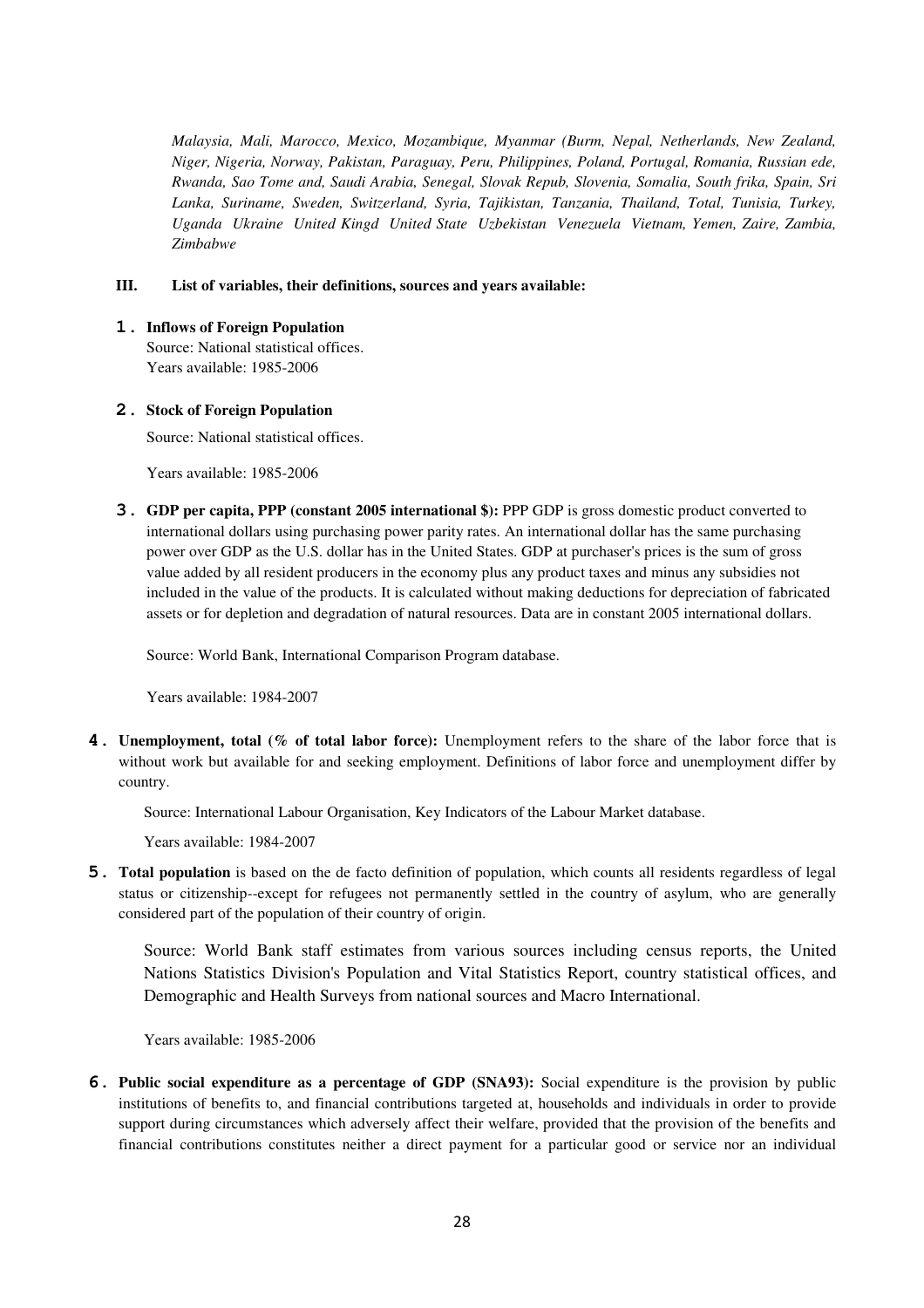contract or transfer. Such benefits can be cash transfers, or can be the direct ("in-kind") provision of goods and services.

Source: All data comes from the **OECD Social Expenditure Database (SOCX)**, with specific country notes also extracted from that database. More information is available under www.oecd.org/els/social/expenditure.

Years available: 1985-2003

**7. Freedom House Index – Political Rights** represents scores of political rights and freedom. These are measured on a one-to-seven scale, with one representing the highest degree of freedom and seven the lowest.

Source: Annual Freedom in the World Country Scores. Years 1985-2006

#### **POLITICAL RIGHTS**

**Rating of 1** – Countries and territories with a rating of 1 enjoy a wide range of political rights, including free and fair elections. Candidates who are elected actually rule, political parties are competitive, the opposition plays an important role and enjoys real power, and minority groups have reasonable self-government or can participate in the government through informal consensus.

**Rating of 2** – Countries and territories with a rating of 2 have slightly weaker political rights than those with a rating of 1 because of such factors as some political corruption, limits on the functioning of political parties and opposition groups, and foreign or military influence on politics.

**Ratings of 3, 4, 5** – Countries and territories with a rating of 3, 4, or 5 include those that moderately protect almost all political rights to those that more strongly protect some political rights while less strongly protecting others. The same factors that undermine freedom in countries with a rating of 2 may also weaken political rights in those with a rating of 3, 4, or 5, but to an increasingly greater extent at each successive rating.

Rating of 6 – Countries and territories with a rating of 6 have very restricted political rights. They are ruled by one-party or military dictatorships, religious hierarchies, or autocrats. They may allow a few political rights, such as some representation or autonomy for minority groups, and a few are traditional monarchies that tolerate political discussion and accept public petitions.

**Rating of 7** – Countries and territories with a rating of 7 have few or no political rights because of severe government oppression, sometimes in combination with civil war. They may also lack an authoritative and functioning central government and suffer from extreme violence or warlord rule that dominates political power.

**Status of Free, Partly Free, Not Free** – Each pair of political rights and civil liberties ratings is averaged to determine an overall status of "Free," "Partly Free," or "Not Free." Those whose ratings average 1.0 to 2.5 are considered Free, 3.0 to 5.0 Partly Free, and 5.5 to 7.0 Not Free (see table 3 in the "Checklist Questions and Guidelines" document). The designations of Free, Partly Free, and Not Free each cover a broad third of the available scores. Therefore, countries and territories within any one category, especially those at either end of the category, can have quite different human rights situations. In order to see the distinctions within each category, a country or territory's political rights and civil liberties ratings should be examined. For example, countries at the lowest end of the Free category (2 in political rights and 3 in civil liberties, or 3 in political rights and 2 in civil liberties) differ from those at the upper end of the Free group (1 for both political rights and civil liberties). Also, a designation of Free does not mean that a country enjoys perfect freedom or lacks serious problems, only that it enjoys comparably more freedom than Partly Free or Not Free (or some other Free) countries.

#### Years available: 1985-2006

**8. Freedom House Index – Civil Liberties** represents scores of civil liberties, and freedom. These are measured on a one-to-seven scale, with one representing the highest degree of freedom and seven the lowest.

Source: Annual Freedom in the World Country Scores. Years 1985-2006

#### **CIVIL LIBERTIES**